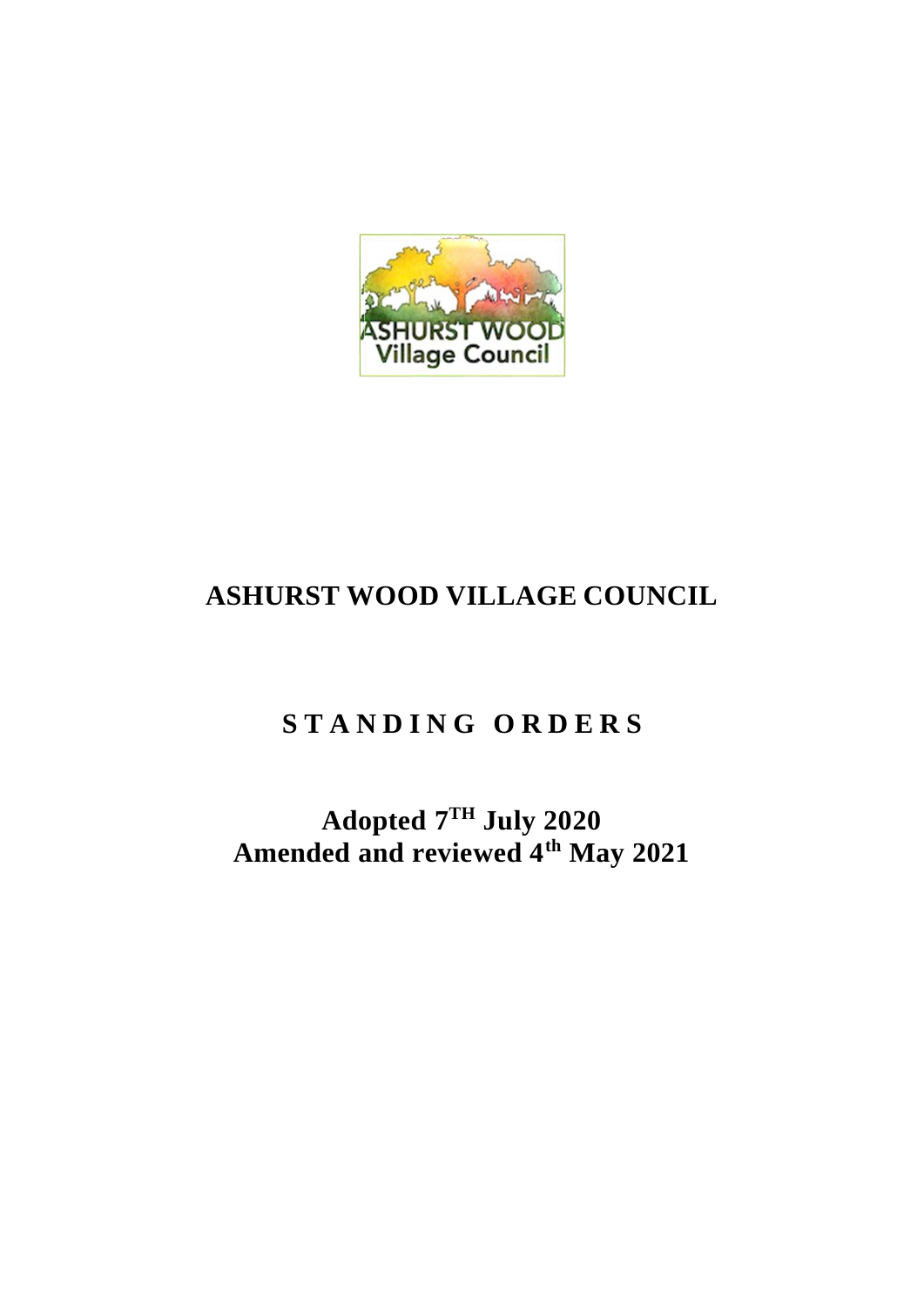| 1. |                                                                |  |
|----|----------------------------------------------------------------|--|
| 2. |                                                                |  |
| 3. |                                                                |  |
| 4. |                                                                |  |
| 5. |                                                                |  |
| 6. | COMMITTEES, SUB-COMMITTEES AND WORKING GROUPS 8                |  |
| 7. |                                                                |  |
| 8. |                                                                |  |
| 9. | <b>EXTRAORDINARY MEETINGS OF THE COUNCIL AND COMMITTEES 12</b> |  |
|    |                                                                |  |
|    |                                                                |  |
|    | 12. MOTIONS FOR A MEETING THAT REQUIRE WRITTEN NOTICE  13      |  |
|    | 13. MOTIONS AT A MEETING THAT DO NOT REQUIRE WRITTEN           |  |
|    |                                                                |  |
|    |                                                                |  |
|    |                                                                |  |
|    |                                                                |  |
|    |                                                                |  |
|    |                                                                |  |
|    |                                                                |  |
|    |                                                                |  |
|    |                                                                |  |
|    |                                                                |  |
|    |                                                                |  |
|    |                                                                |  |
|    |                                                                |  |
|    |                                                                |  |
|    | 28. LIAISON WITH DISTRICT AND COUNTY COUNCILLORS 24            |  |
|    |                                                                |  |
|    |                                                                |  |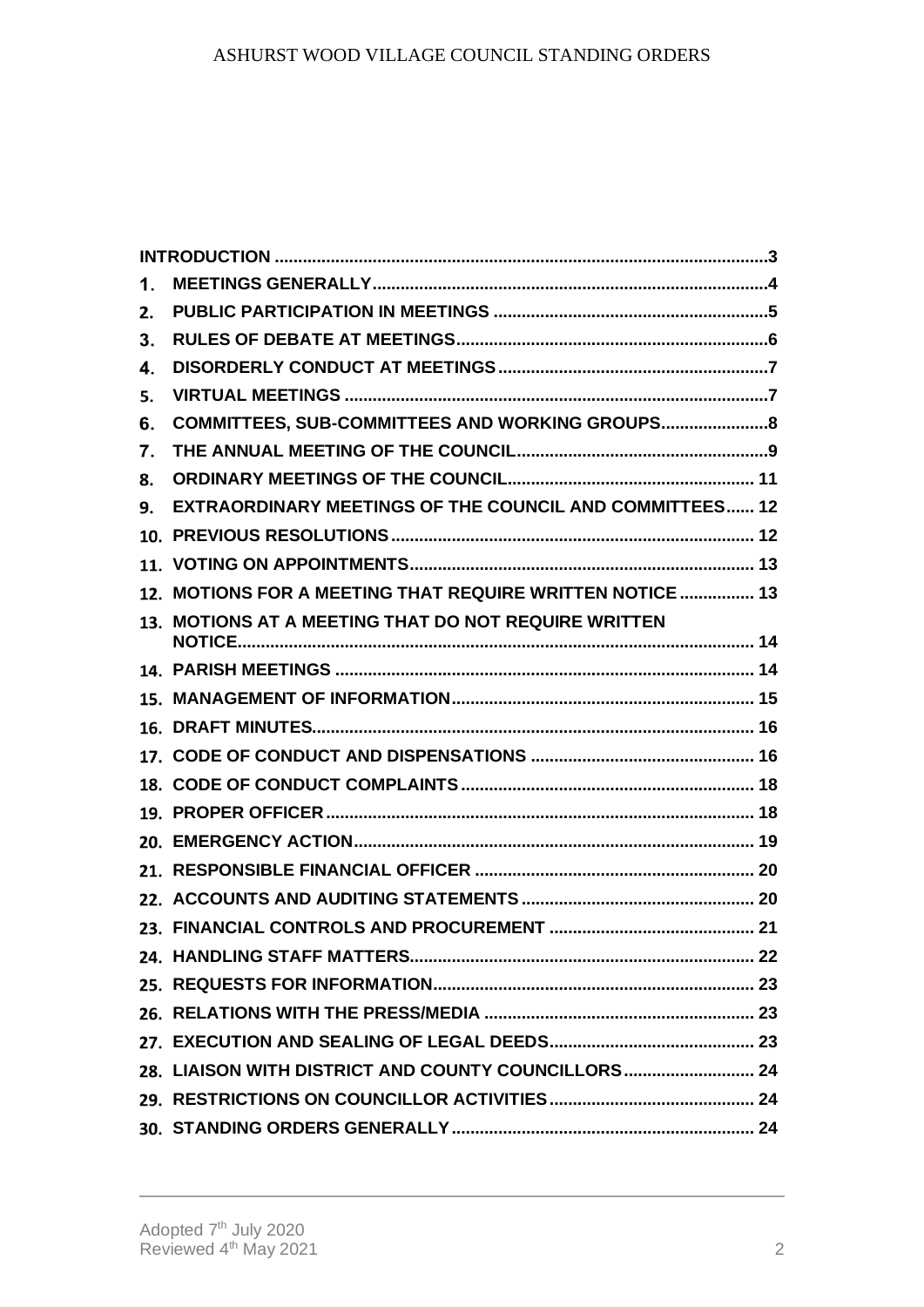# <span id="page-2-0"></span>**INTRODUCTION**

Standing Orders are the written rules of the Village Council. They cover the administration of the Council, how it conducts its business and the procedure to be followed at meetings.

Local councils operate within a wide statutory framework. Standing Orders in bold type are laid down in Acts of Parliament and Regulations. Other Standing Orders are designed in order to help the Council operate effectively.

Standing Orders are regularly revised and updated to reflect legislative amendments and the changing needs of the Council.

These Standing Orders are based on the Model Standing Orders 2018 produced by the National Association of Local Councils (NALC), which have been adapted where appropriate to suit the Council's circumstances.

The Council's Financial Regulations contain Standing Orders to regulate and control the financial affairs and accounting procedures of the Council. They include procurement procedures and the duties of the Responsible Financial Officer. The Standing Orders and Financial Regulations are supplemented by a number of policy documents adopted by the Council.

References to the masculine gender shall include the feminine.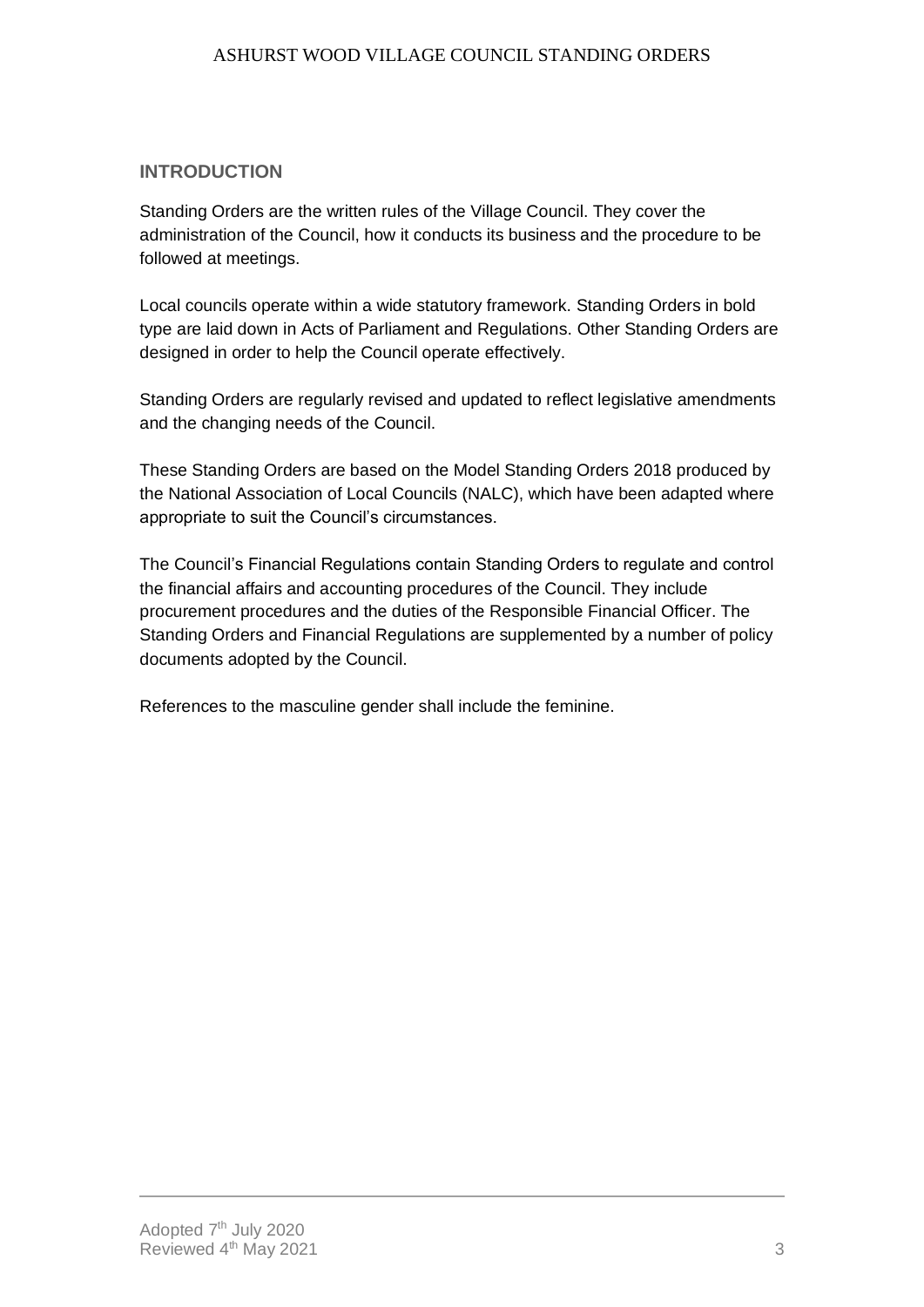#### <span id="page-3-0"></span>**MEETINGS GENERALLY**  $1.$

- a Village Council meetings are held on the first Tuesday of every month, with the exception of August and January. If a meeting coincides with a public holiday, the meeting will move to the following Tuesday.
- b Meetings shall be held at 7 pm unless the Council decides otherwise at a previous meeting.
- c Smoking and vaping is not permitted at any meeting of the Council.
- d **Meetings shall not take place in premises which at the time of the meeting are used for the supply of alcohol, unless no other premises are available free of charge or at a reasonable cost.**
- e **The minimum three clear days required for notice of a meeting does not include the day on which notice was issued, the day of the meeting, a Sunday, a day of the Christmas break, a day of the Easter break or of a bank holiday or a day appointed for public thanksgiving or mourning.**
- f **Meetings shall be open to the public unless their presence is prejudicial to the public interest by reason of the confidential nature of the business to be transacted or for other special reasons. The public's exclusion from part or all of a meeting shall be by a resolution which shall give reasons for the public's exclusion.**
- g **The press shall be provided with reasonable facilities for the taking of their report of all or part of a meeting at which they are entitled to be present.**
- h **Subject to standing orders which indicate otherwise, anything authorised or required to be done by, to or before the Chairman of the Council may in his absence be done by, to or before the Vice-Chairman of the Council (if there is one).**
- i **The Chairman of the Council, if present, shall preside at a meeting. If the Chairman is absent from a meeting, the Vice-Chairman of the Council (if there is one) if present, shall preside. If both the Chairman and the Vice-Chairman are absent from a meeting, a councillor as chosen by the councillors present at the meeting shall preside at the meeting.**
- j **Subject to a meeting being quorate, all questions at a meeting shall be decided by a majority of the councillors and non-councillors with voting rights present and voting.**
- k **The chairman of a meeting may give an original vote on any matter put to the vote, and in the case of an equality of votes may exercise his casting vote whether or not he gave an original vote.**

*See standing orders 7(f) and (g) for the different rules that apply in the*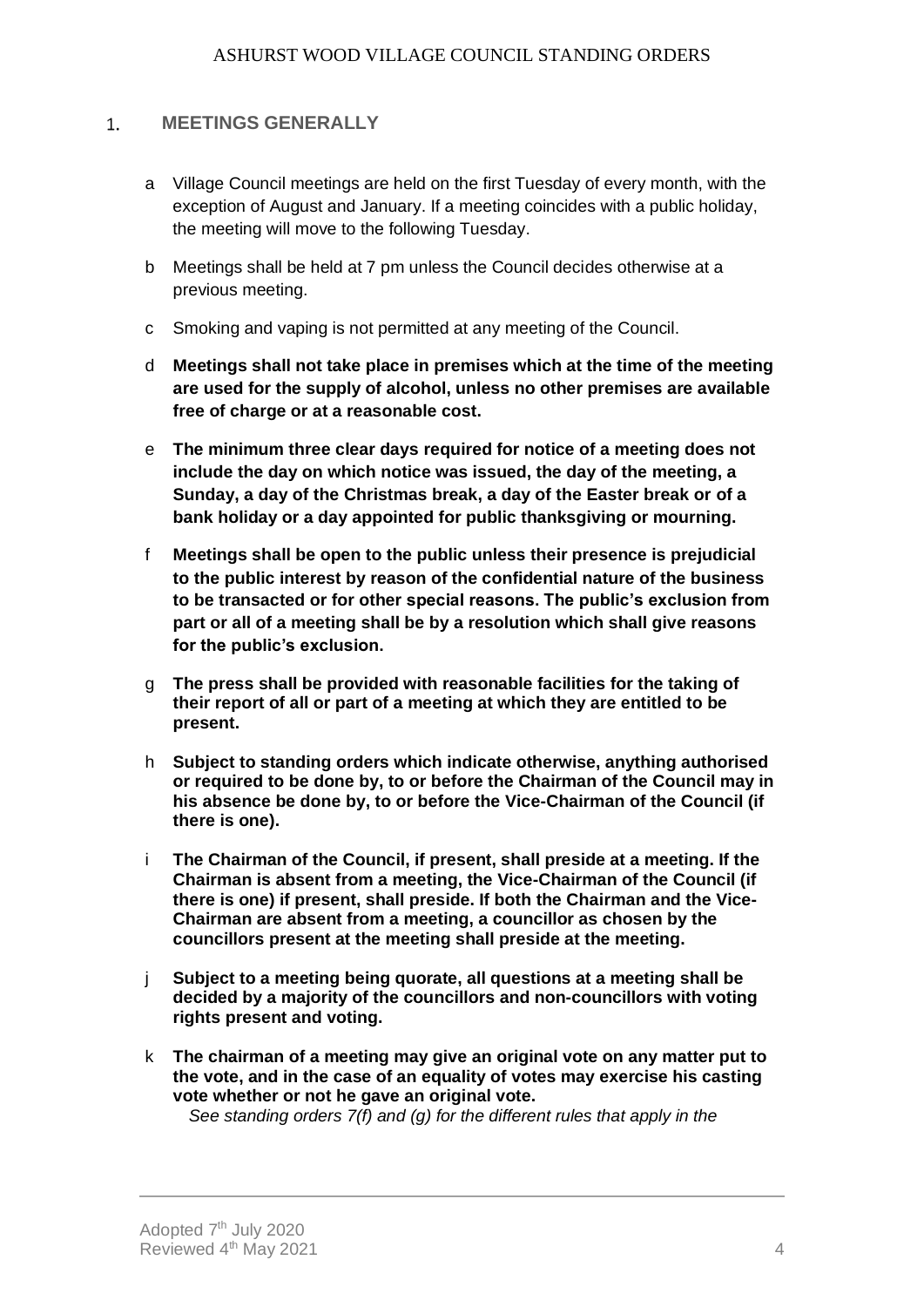*election of the Chairman of the Council at the annual meeting of the Council.*

- l **Unless standing orders provide otherwise, voting on a question shall be by a show of hands. At the request of a councillor, the voting on any question shall be recorded so as to show whether each councillor present and voting gave his vote for or against that question.** Such a request shall be made before moving on to the next item of business on the agenda.
- m The minutes of a meeting shall include an accurate record of the following:
	- i. the time and place of the meeting;
	- ii. the names of councillors who are present and the names of councillors who are absent;
	- iii. interests that have been declared by councillors and non-councillors with voting rights:
	- iv. the grant of dispensations (if any) to councillors and non-councillors with voting rights:
	- v. whether a councillor or non-councillor with voting rights left the meeting when matters that they held interests in were being considered;
	- vi. if there was a public participation session; and
	- vii. the resolutions made.
- n **A councillor or a non-councillor with voting rights who has a disclosable pecuniary interest or another interest as set out in the Council's code of conduct in a matter being considered at a meeting is subject to statutory limitations or restrictions under the code on his right to participate and vote on that matter.**
- o **No business may be transacted at a meeting unless at least one-third of the whole number of members of the Council are present and in no case shall the quorum of a meeting be less than three.**
- p **If a meeting is or becomes inquorate no business shall be transacted** and the meeting shall be closed. The business on the agenda for the meeting shall be adjourned to another meeting.
- q A meeting shall not exceed a period of 2 hours.

#### <span id="page-4-0"></span>**PUBLIC PARTICIPATION IN MEETINGS**  $2.$

a Members of the public may make representations, answer questions and give evidence in respect of any item of business on the agenda during the time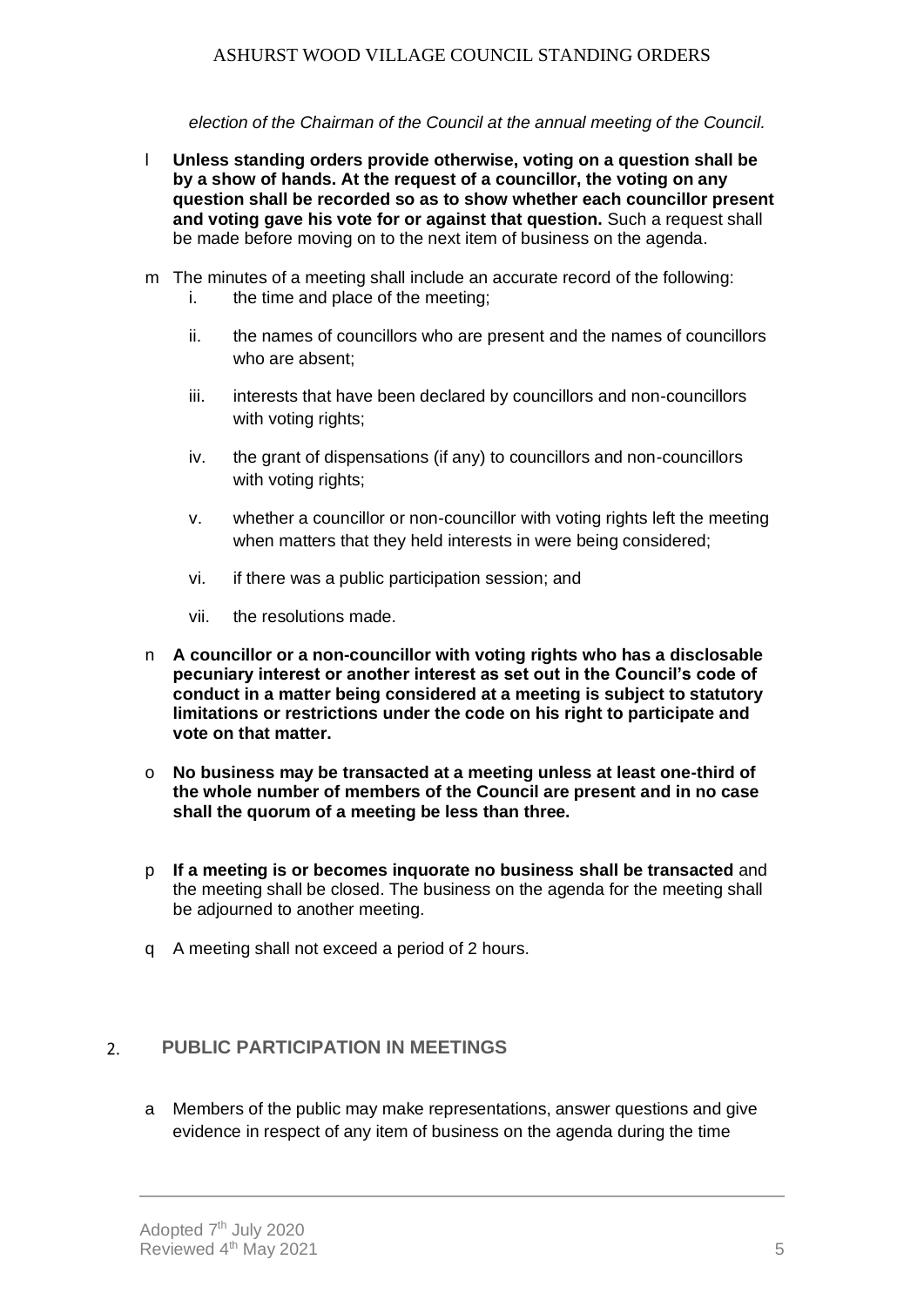allocated for public questions, which shall normally be at the beginning of a meeting.

- b The period of time designated for public participation at a meeting shall not exceed fifteen minutes unless otherwise permitted by the chairman of the meeting.
- c A member of the public shall be entitled to speak once and shall not speak for more than two minutes.
- d A question shall not require a response or debate at the meeting. An oral response will be provided if possible, or the chairman of the meeting may direct that a written or oral response be given at a later date.
- e Only one person is permitted to speak at a time. If more than one person wants to speak, the chairman of the meeting shall direct the order of speaking.
- f A person who speaks at a meeting shall direct his comments to the chairman of the meeting.
- g Members of the public are not entitled to speak other than during the time allocated for public questions, unless invited to do so by the chairman.
- h **Subject to standing order 2(i), a person who attends a meeting is permitted to report on the meeting whilst the meeting is open to the public. To "report" means to film, photograph, make an audio recording of meeting proceedings, use any other means for enabling persons not present to see or hear the meeting as it takes place or later or to report or to provide oral or written commentary about the meeting so that the report or commentary is available as the meeting takes place or later to persons not present.**
- i **A person present at a meeting may not provide an oral report or oral commentary about a meeting as it takes place without permission.**
- j A person intending to make recordings during a meeting is requested to notify the Clerk in advance so that appropriate arrangements can be made.

#### <span id="page-5-0"></span>**RULES OF DEBATE AT MEETINGS**  $3.$

- a Motions on the agenda shall be considered in the order that they appear unless the order is changed at the discretion of the chairman of the meeting.
- b A motion shall not be considered unless it has been moved and seconded.
- c A motion on the agenda that is not moved by its proposer may be treated by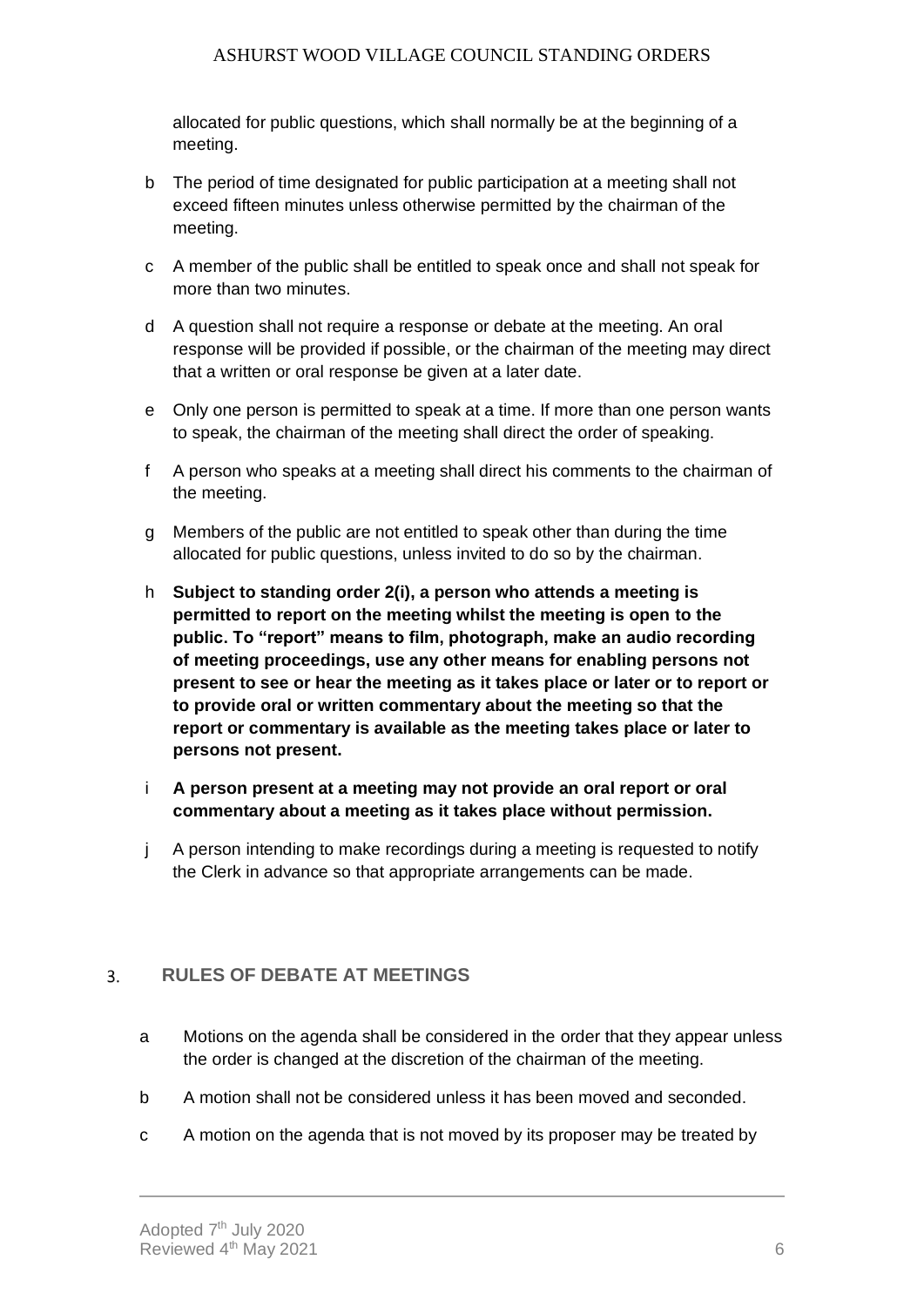the chairman of the meeting as withdrawn.

- d Unless permitted by the chairman of the meeting, a councillor may speak once in the debate on a motion.
- e A point of order shall be decided by the chairman of the meeting and his decision shall be final.
- s Before a motion is put to the vote, the chairman of the meeting shall be satisfied that the motion has been sufficiently debated.

#### <span id="page-6-0"></span>**DISORDERLY CONDUCT AT MEETINGS**  $\overline{4}$

- a No person shall obstruct the transaction of business at a meeting or behave offensively or improperly. If this standing order is ignored, the chairman of the meeting shall request such person(s) to moderate or improve their conduct.
- b If person(s) disregard the request of the chairman of the meeting to moderate or improve their conduct, any councillor or the chairman of the meeting may move that the person be no longer heard or be excluded from the meeting. The motion, if seconded, shall be put to the vote without discussion.
- c If a resolution made under standing order 4(b) is ignored, the chairman of the meeting may take further reasonable steps to restore order or to progress the meeting. This may include temporarily suspending or closing the meeting.

#### <span id="page-6-1"></span>5. **VIRTUAL MEETINGS**

*This Standing Order shall not apply after the 7th May 2021*

- a **The Council may hold virtual meetings at any time before the 7th May 2021 when it is not possible to hold face-to-face meetings (as permitted by Regulations made under section 78 of the Coronavirus Act 2020).**
- b Virtual meetings will be held using such video conferencing providers as the Council shall consider appropriate.
- c Agendas and notices of virtual meetings will be published on the Council's website 3 clear days before a meeting.
- d The agenda will include an invitation to members of the public to send any questions prior to the meeting or to request log in details from the Clerk if they wish to attend and observe the virtual meeting.
- e Councillors will receive an email invitation to attend the meeting, containing a link and any log in ID and password.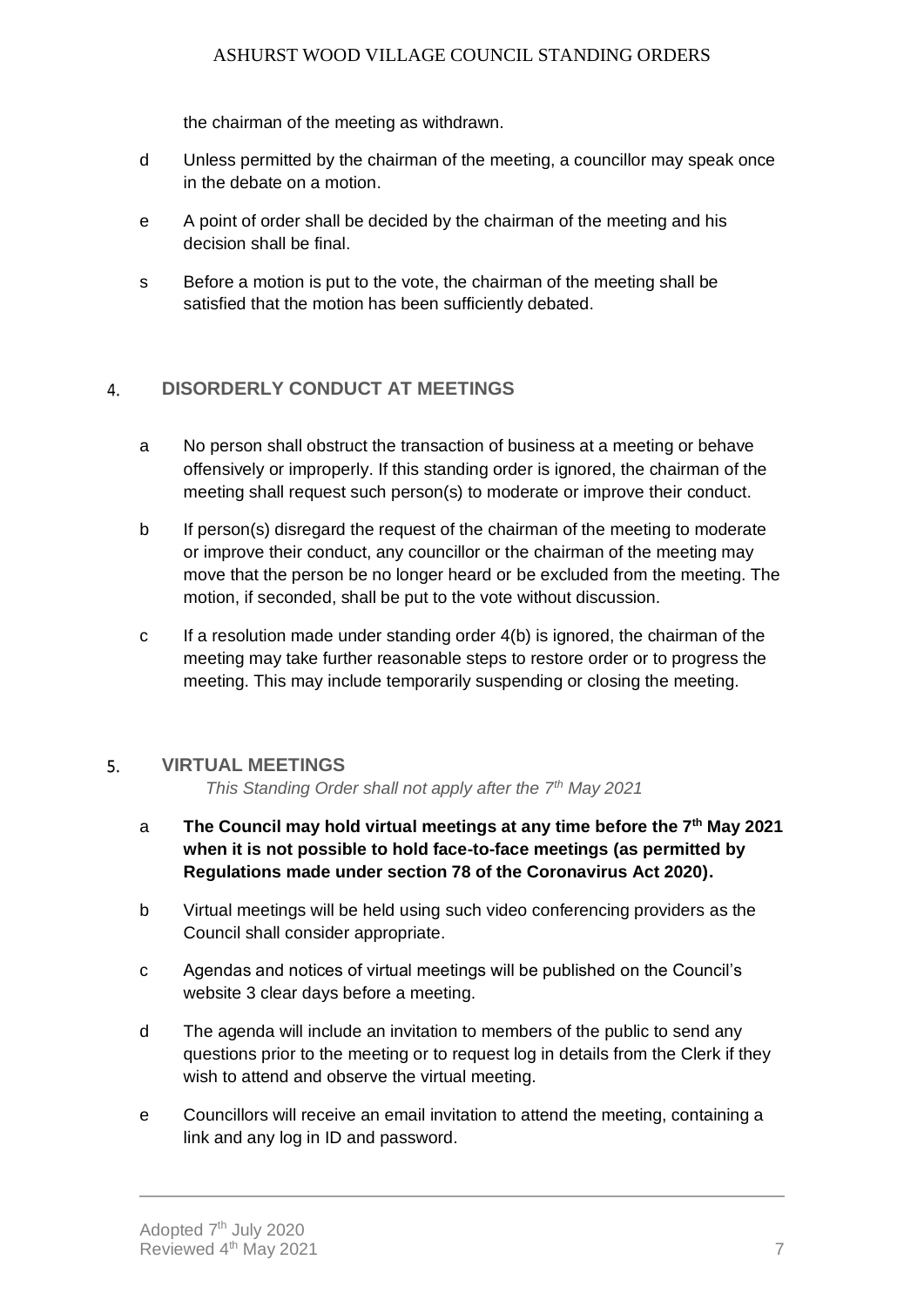- f During the public participation section of the meeting, members of the public will be able to speak when invited to do so by the Chair of the meeting. Once the public participation section has ended, members of the public will be able to remain in the meeting but will not be able to speak and microphones will be muted.
- g Councillors' microphones will be muted unless they are speaking, in order to minimise interference and background noise. A Councillor who wishes to speak should indicate by raising their hand or using the wave hand button.
- h Councillors will be asked to vote on a motion by raising their hand or using the wave hand button. A Councillor who does not have video will be asked to verbally confirm whether they agree to a motion.
- i Any person who engages in conduct which disrupts the meeting will be asked to desist and may be removed from the meeting either immediately or following a warning.
- j Virtual meetings may be recorded by the Council. Recordings will be deleted once minutes of the meetings have been agreed by the Council.
- k All relevant Standing Orders shall apply to the conduct of virtual meetings unless they conflict with this standing order, in which case this standing order shall prevail.

#### <span id="page-7-0"></span>**COMMITTEES, SUB-COMMITTEES AND WORKING GROUPS** 6.

- a **Unless the Council determines otherwise, a committee may appoint a sub-committee whose terms of reference and members shall be determined by the committee.**
- b **The members of a committee may include non-councillors unless it is a committee which regulates and controls the finances of the Council.**
- c **Unless the Council determines otherwise, all the members of a committee (other than a finance committee), a sub-committee of a committee or a working group may be non-councillors.**
- d **The Council may appoint standing committees or other committees or working groups as may be necessary, and:**
	- i. shall determine their terms of reference;
	- ii. shall determine the number and time of the ordinary meetings of a standing committee up until the date of the next annual meeting of the Council;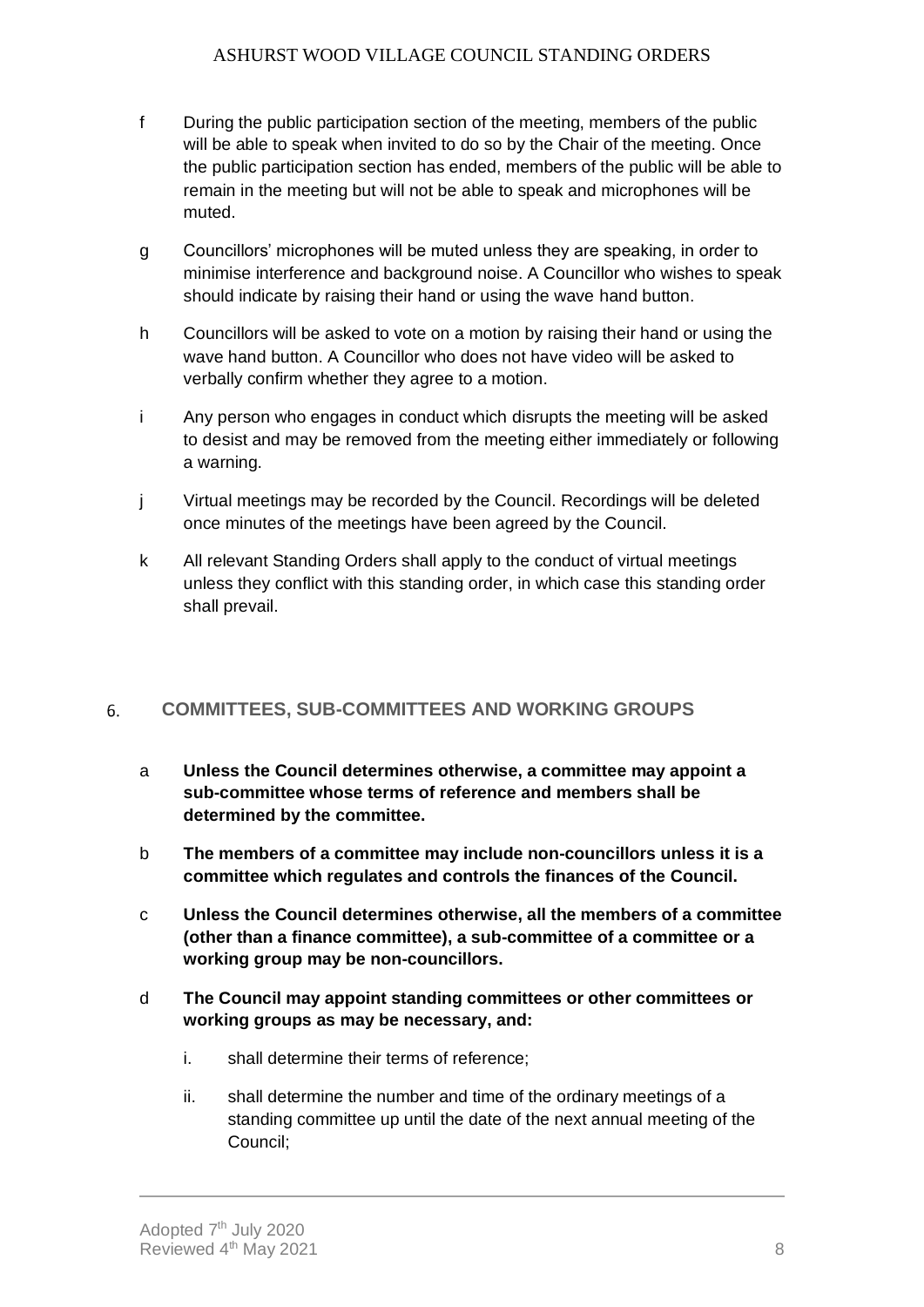- iii. shall permit a committee, sub-commmittee or working group, other than a standing committee, to determine the number and time of its meetings;
- iv. shall, after it has appointed the members of a standing committee, appoint the chairman of the standing committee;
- v. shall permit a committee other than a standing committee, or a working group, to appoint its own chairman at the first meeting of the committee;
- vi. shall determine if the public may participate at a meeting of a committee;
- vii. shall determine if the public and press are permitted to attend the meetings of a sub-committee and also the advance public notice requirements, if any, required for the meetings of a sub-committee;
- viii. shall determine if the public may participate at a meeting of a subcommittee that they are permitted to attend; and
- ix. may dissolve a committee, a sub-committee or a working group.
- e The Council's current standing committees are the Finance and Adminstration Committee, The Planning Committee and the Public Services Committee. Dissolutions or additions may be made in accordance with this standing order.

#### <span id="page-8-0"></span>**THE ANNUAL MEETING OF THE COUNCIL**   $7<sub>1</sub>$

- a **In an election year, the annual meeting of the Council shall be held on or within 14 days following the day on which the councillors elected take office.**
- b **In a year which is not an election year, the annual meeting of the Council shall be held on the first Tuesday in May.** (See Standing Order 1a)
- c **The first business conducted at the annual meeting of the Council shall be the election of the Chairman and Vice-Chairman (if there is one) of the Council.**
- d **The Chairman of the Council, unless he has resigned or becomes disqualified, shall continue in office and preside at the annual meeting until his successor is elected at the next annual meeting of the Council.**
- e **The Vice-Chairman of the Council, if there is one, unless he resigns or becomes disqualified, shall hold office until immediately after the election of the Chairman of the Council at the next annual meeting of the Council.**
- f **In an election year, if the current Chairman of the Council has not been**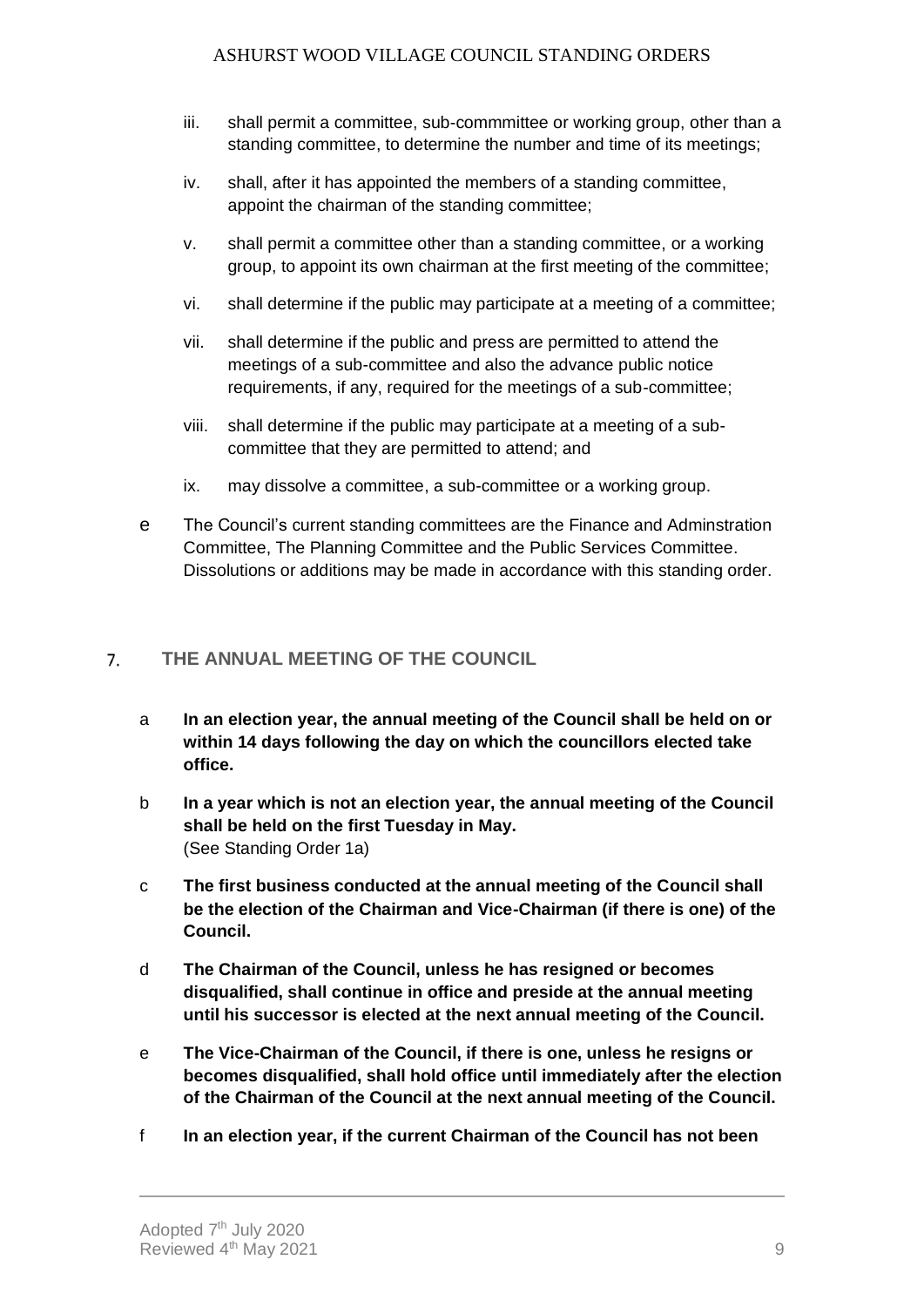**re-elected as a member of the Council, he shall preside at the annual meeting until a successor Chairman of the Council has been elected. The current Chairman of the Council shall not have an original vote in respect of the election of the new Chairman of the Council but shall give a casting vote in the case of an equality of votes.**

- g **In an election year, if the current Chairman of the Council has been reelected as a member of the Council, he shall preside at the annual meeting until a new Chairman of the Council has been elected. He may exercise an original vote in respect of the election of the new Chairman of the Council and shall give a casting vote in the case of an equality of votes.**
- h Following the election of the Chairman of the Council and Vice-Chairman (if there is one) of the Council at the annual meeting, the business shall include:
	- i. **In an election year, delivery by the Chairman of the Council and councillors of their acceptance of office forms unless the Council resolves for this to be done at a later date. In a year which is not an election year, delivery by the Chairman of the Council of his acceptance of office form unless the Council resolves for this to be done at a later date;**
	- ii. Public questions and comments;
	- iii. Confirmation of the accuracy of the minutes of the last meeting of the Council;
	- iv. Receipt of the minutes of the last meeting of a committee;
	- v. Consideration of the recommendations made by a committee;
	- vi. Review of delegation arrangements to committees, sub-committees, staff and other local authorities;
	- vii. Review of the terms of reference for committees;
	- viii. Appointment of members to existing committees;
	- ix. Appointment of any new committees in accordance with standing order 4;
	- x. Review and adoption of appropriate standing orders and financial regulations;
	- xi. Review of arrangements (including legal agreements) with other local authorities, not-for-profit bodies and businesses.
	- xii. Review of representation on or work with external bodies and arrangements for reporting back;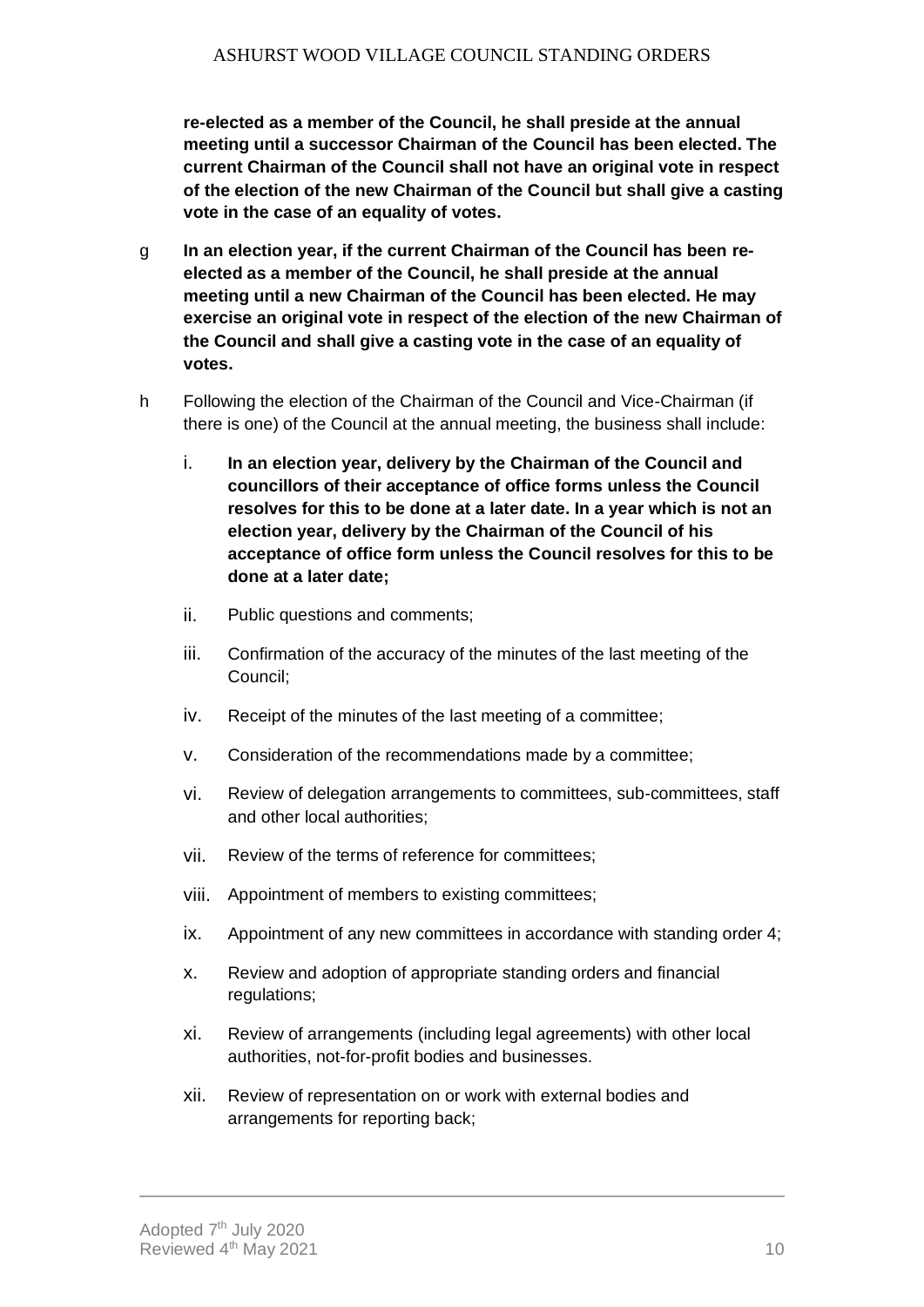- xiii. In an election year, to make arrangements with a view to the Council becoming eligible to exercise the general power of competence in the future;
- xiv. Review of inventory of land and other assets including buildings and office equipment;
- xv. Confirmation of arrangements for insurance cover in respect of all insurable risks;
- xvi. Review of the Council's and/or staff subscriptions to other bodies;
- xvii. Review of the Council's complaints procedure;
- xviii. Review of the Council's policies, procedures and practices in respect of its obligations under freedom of information and data protection legislation (*see also standing orders 11, 20 and 21*);
- xix. Review of the Council's policy for dealing with the press/media;
- xx. Review of the Council's employment policies and procedures;
- xxi. Review of the Council's expenditure incurred under s.137 of the Local Government Act 1972 or the general power of competence;
- xxii. Determining the time and place of ordinary meetings of the Council up to and including the next annual meeting of the Council.

#### <span id="page-10-0"></span>**ORDINARY MEETINGS OF THE COUNCIL** 8.

a **In addition to the annual meeting of the Council, at least three other ordinary meetings shall be held in each year on such dates and times as the Council decides.**

(See Standing Order 1a)

- b The order of business at an ordinary meeting shall include:
	- i. Appointment of a chairman if both chairman and vice-chairman are absent;
	- ii. Public questions and comments;
	- iii. Reports from District and County Councillors;
	- iv. Confirmation of the accuracy of the minutes of the last meeting of the Council;
	- v. Receipt of minutes and consideration of recommendations from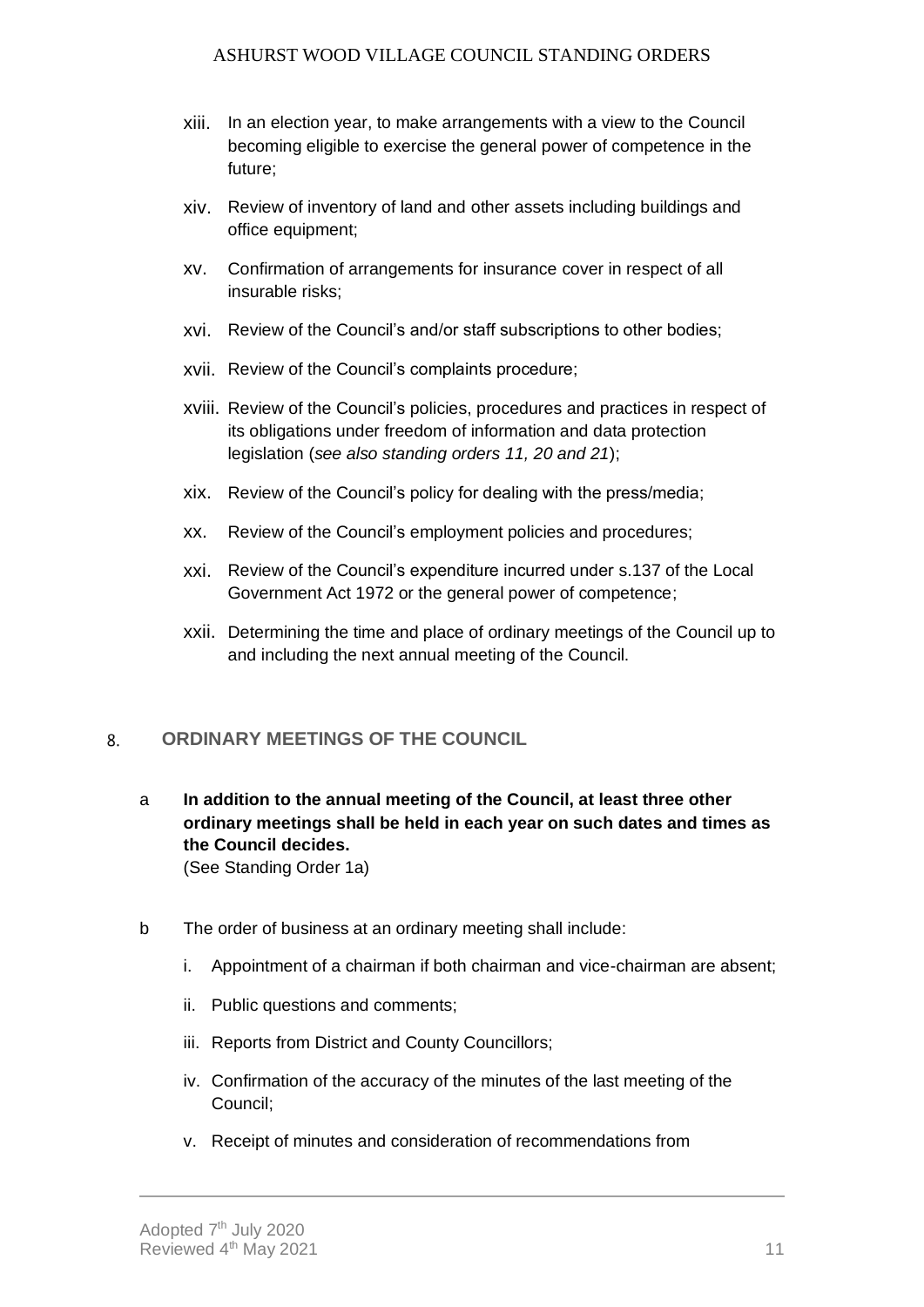committees, sub-committees and working groups;

- vi. Receipt and consideration of reports from officers of the Council;
- vii. Dealing with business expressly required by Statute to be done;
- viii. Approval of receipts and payments since last meeting;
- ix. Considering motions and recommendations.

#### <span id="page-11-0"></span>**EXTRAORDINARY MEETINGS OF THE COUNCIL AND COMMITTEES** 9.

- a **The Chairman of the Council may convene an extraordinary meeting of the Council at any time.**
- b **If the Chairman of the Council does not call an extraordinary meeting of the Council within seven days of having been requested in writing to do so by two councillors, any two councillors may convene an extraordinary meeting of the Council. The public notice giving the time, place and agenda for such a meeting shall be signed by the two councillors.**
- c The chairman of a committee may convene an extraordinary meeting of the committee at any time.
- d If the chairman of a committee does not call an extraordinary meeting within seven days of having been requested to do so by two members of the committee any two members of the committee may convene an extraordinary meeting of the committee.

#### <span id="page-11-1"></span>**PREVIOUS RESOLUTIONS**  $10.$

- a A resolution shall not be reversed within six months except either by a special motion, which requires written notice by at least four councillors to be given to the Proper Officer in accordance with standing order 12, or by a motion moved in pursuance of the recommendation of a committee or a sub-committee.
- b When a special motion moved pursuant to standing order 10(a) has been disposed of, no similar motion may be moved for a further six months.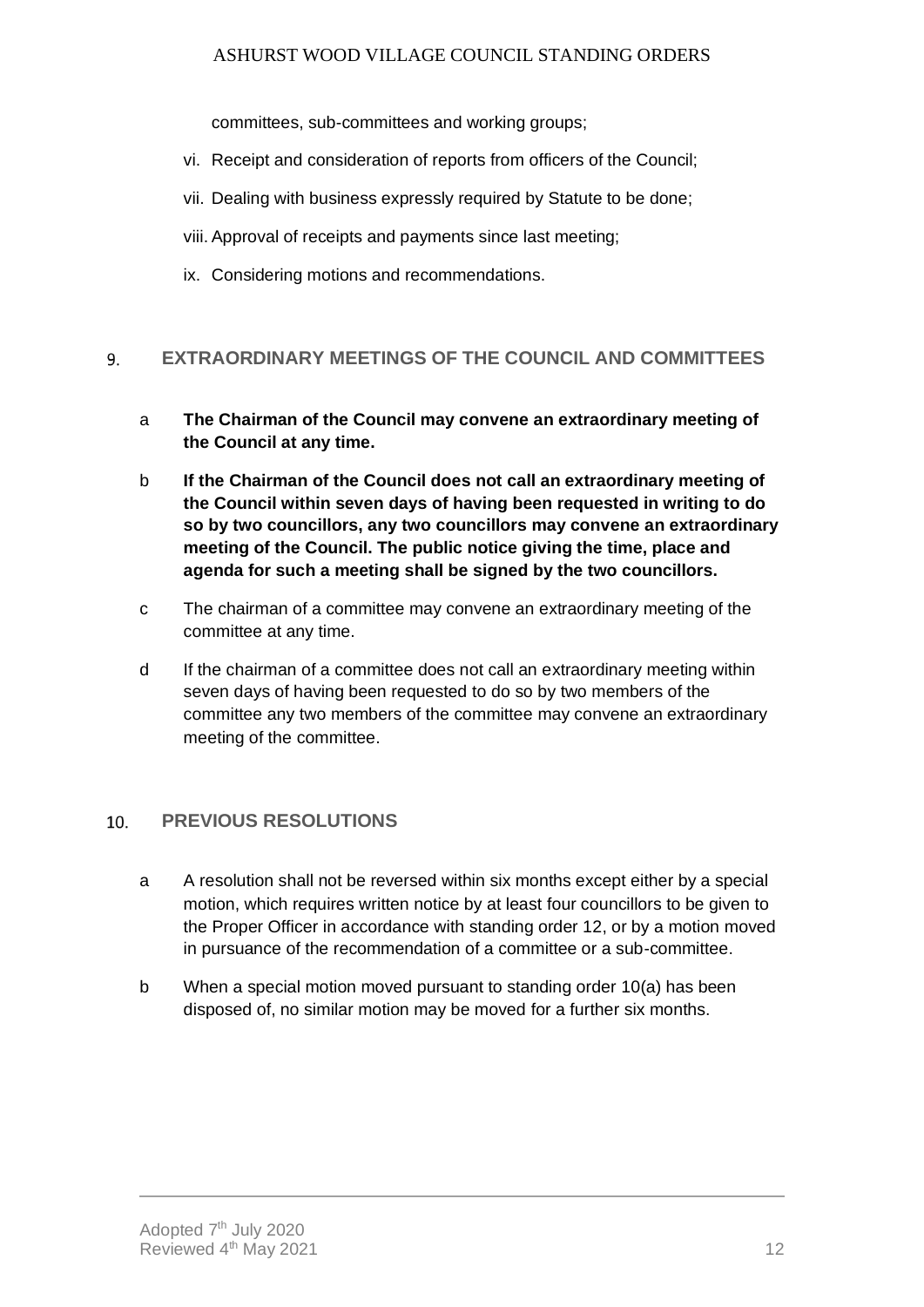#### <span id="page-12-0"></span>**VOTING ON APPOINTMENTS** 11.

a Where more than two persons have been nominated for a position to be filled by the Council and none of those persons has received an absolute majority of votes in their favour, the name of the person having the least number of votes shall be struck off the list and a fresh vote taken. This process shall continue until a majority of votes is given in favour of one person. A tie in votes may be settled by the casting vote exercisable by the chairman of the meeting.

#### <span id="page-12-1"></span>**MOTIONS FOR A MEETING THAT REQUIRE WRITTEN NOTICE**  12.

- a A motion shall relate to the responsibilities of the meeting for which it is tabled and in any event shall relate to the performance of the Council's statutory functions, powers and obligations or an issue which specifically affects the Council's area or its residents.
- b Unless Standing Order 13 applies, no motion may be moved at a meeting unless it is on the agenda and the mover has given written notice of its wording to the Proper Officer at least five clear days before the meeting. Clear days do not include the day of the notice or the day of the meeting.
- c The Proper Officer may, before including a motion on the agenda received in accordance with standing order 12(b), correct obvious grammatical or typographical errors in the wording of the motion.
- d If the Proper Officer considers the wording of a motion received in accordance with standing order 12(b) is not clear in meaning, the motion shall be rejected until the mover of the motion resubmits it, so that it can be understood, in writing, to the Proper Officer at least five clear days before the meeting.
- e If the wording or subject of a proposed motion is considered improper, the Proper Officer shall consult with the chairman of the forthcoming meeting or, as the case may be, the councillors who have convened the meeting, to consider whether the motion shall be included in the agenda or rejected.
- f The decision of the Proper Officer as to whether or not to include the motion on the agenda shall be final.
- g Motions received shall be recorded and numbered in the order that they are received.
- h Motions rejected shall be recorded with an explanation by the Proper Officer of the reason for rejection.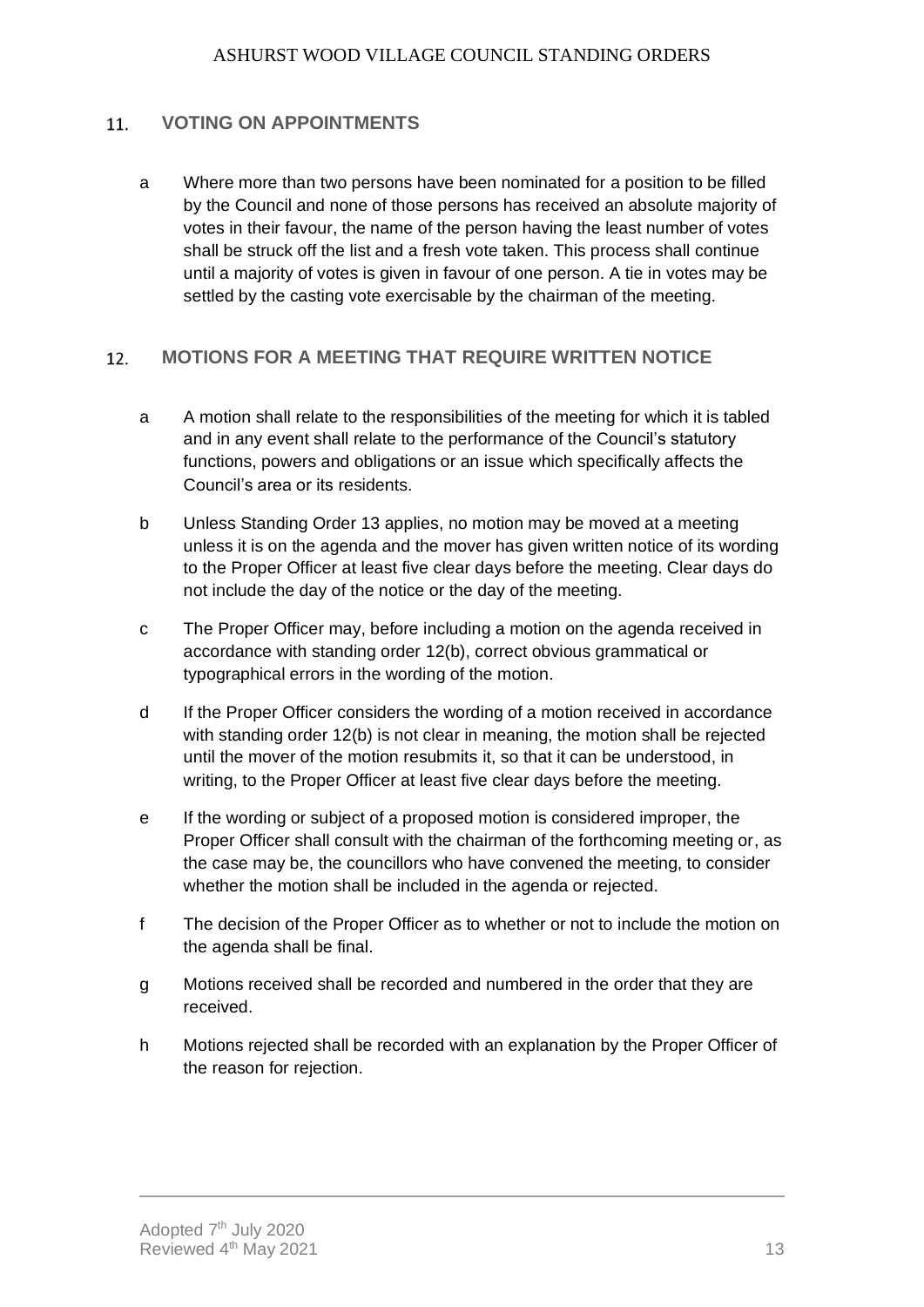#### <span id="page-13-0"></span>**MOTIONS AT A MEETING THAT DO NOT REQUIRE WRITTEN NOTICE** 13.

- a The following motions may be moved at a meeting without written notice to the Proper Officer:
	- i. to correct an inaccuracy in the draft minutes of a meeting;
	- ii. to move to a vote;
	- iii. to defer consideration of a motion;
	- iv. to refer a motion to a particular committee or sub-committee;
	- v. to appoint a person to preside at a meeting;
	- vi. to change the order of business on the agenda;
	- vii. to proceed to the next business on the agenda;
	- viii. to require a written report;
	- ix. to appoint a committee or sub-committee and their members;
	- x. to extend the time limits for speaking;
	- xi. to exclude the press and public from a meeting in respect of confidential or other information which is prejudicial to the public interest;
	- xii. to not hear further from a councillor or a member of the public;
	- xiii. to exclude a councillor or member of the public for disorderly conduct;
	- xiv. to temporarily suspend the meeting;
	- xv. to suspend a particular standing order (unless it reflects mandatory statutory or legal requirements);
	- xvi. to adjourn the meeting; or
	- xvii. to close the meeting.

#### <span id="page-13-1"></span> $14.$ **PARISH MEETINGS**

- a The Annual Village Meeting (Annual Parish Assembly) is a meeting at which the local government electors of Ashurst Wood meet to discuss parish affairs. It shall be convened annually by the Council on a date between the  $1<sup>st</sup>$  March and the 1<sup>st</sup> June inclusive.
- b Parish meetings may also be convened by any of the following: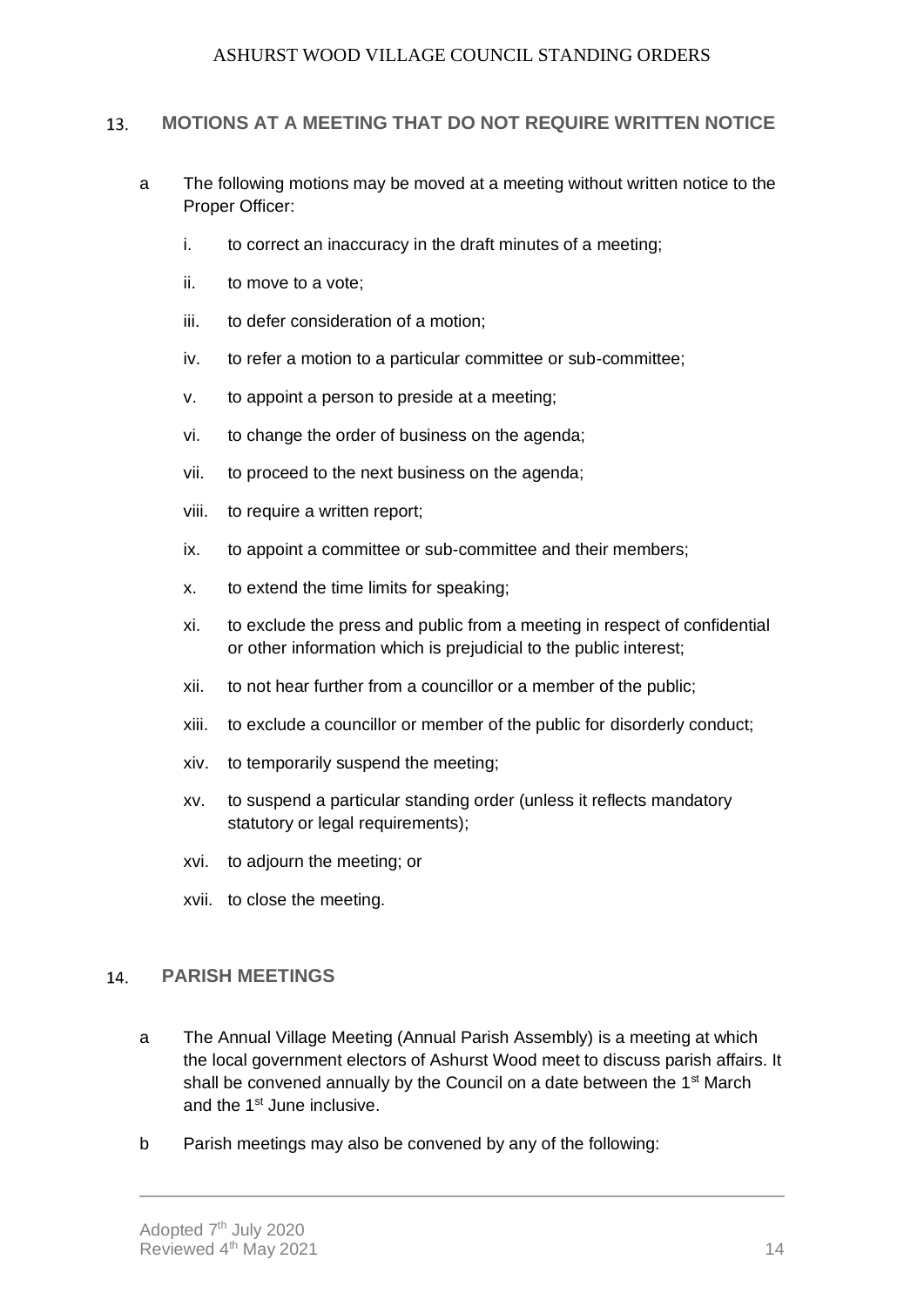- i. The Chairman of the Council;
- ii. Two councillors; or
- iii. Six local government electors for the parish.
- c Public notice of a parish meeting shall be given at least seven clear days beforehand, but if the meeting is to discuss the establishment or dissolution of a parish council or the grouping together of parishes, fourteen clear days notice shall be given.
- d The Chairman of the Council, if present, shall preside at a parish meeting and if absent the Vice-Chairman shall preside. If both the Chairman and Vic-Chairman are absent, those present at the meeting shall appoint a chairman for the meeting.
- e A parish meeting shall be open to the press and public, but only local government electors for the parish shall be entitled to vote at the meeting or a subsequent poll.
- f A poll may be demanded before the conclusion of a parish meeting on any question arising at the meeting, but no poll shall be taken unless either
	- i. The person presiding at the meeting consents, or
	- ii. The poll is demanded by not less than ten, or one-third of the local government electors present at the meeting, whichever number is lower.

The question for the poll shall be deceided by those present at the meeting, and the person presiding at the meeting shall notify the District Council that a poll has been demanded.

g Resolutions of a parish meeting and results of a poll shall not be binding on the Council (unless a specific legal exception applies).

#### <span id="page-14-0"></span>**MANAGEMENT OF INFORMATION** 15.

# *See also standing order 25*

- a **The Council shall have in place and keep under review, technical and organisational measures to keep secure information (including personal data) which it holds in paper and electronic form. Such arrangements shall include deciding who has access to personal data and encryption of personal data.**
- b **The Council shall have in place, and keep under review, policies for the retention and safe destruction of all information (including personal data) which it holds in paper and electronic form. The Council's retention**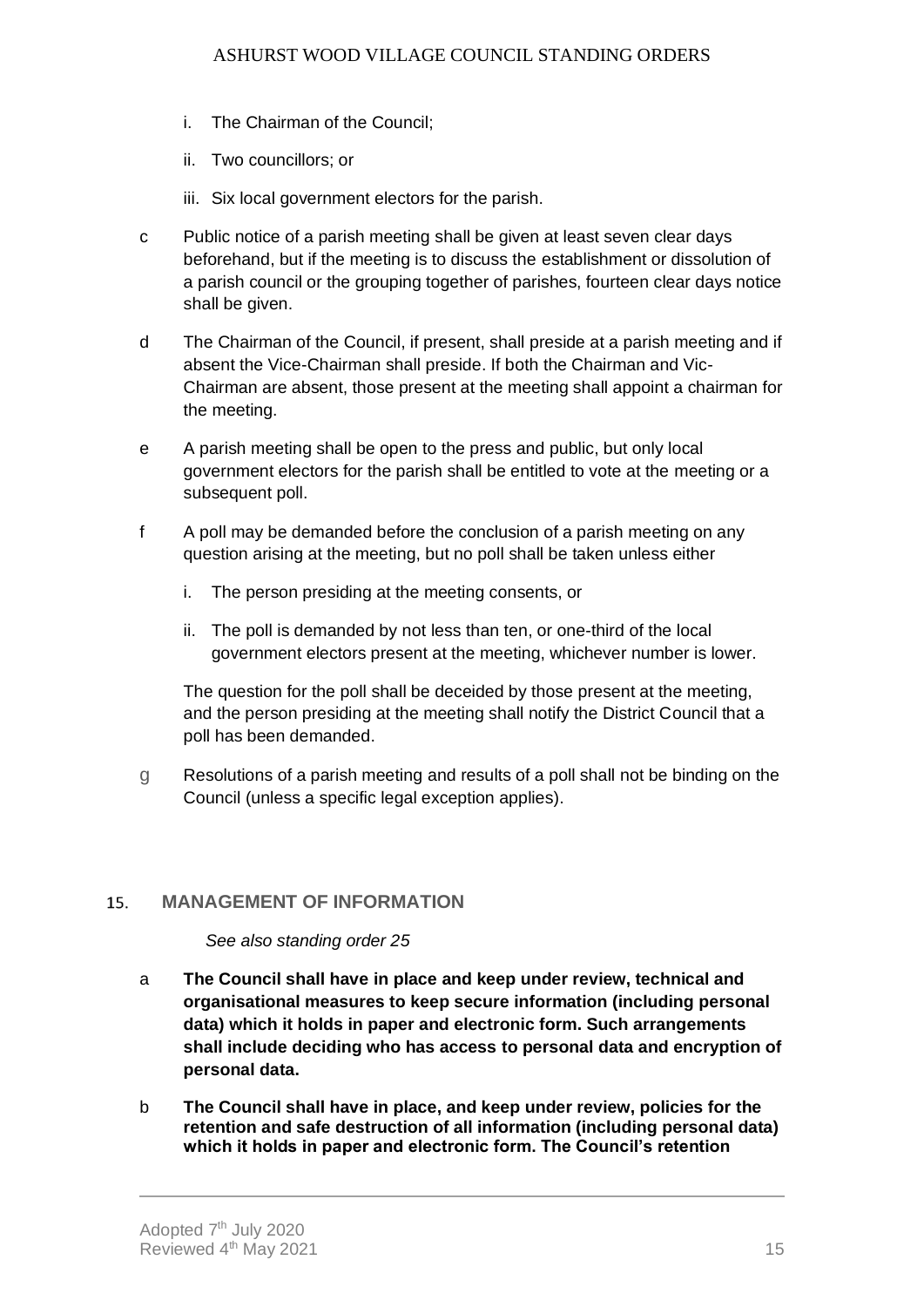**policy shall confirm the period for which information (including personal data) shall be retained or if this is not possible the criteria used to determine that period (e.g. the Limitation Act 1980).**

- c **The agenda, papers that support the agenda and the minutes of a meeting shall not disclose or otherwise undermine confidential information or personal data without legal justification.**
- d **Councillors, staff, the Council's contractors and agents shall not disclose confidential information or personal data without legal justification.**

#### <span id="page-15-0"></span>**DRAFT MINUTES** 16.

- a If the draft minutes of a preceding meeting have been served on councillors with the agenda to attend the meeting at which they are due to be approved for accuracy, they shall be taken as read.
- b There shall be no discussion about the draft minutes of a preceding meeting except in relation to their accuracy. A motion to correct an inaccuracy in the draft minutes shall be moved in accordance with standing order 13(a)(i).
- c The accuracy of draft minutes, including any amendment(s) made to them, shall be confirmed by resolution and shall be signed by the chairman of the meeting and stand as an accurate record of the meeting to which the minutes relate.
- d If the chairman of the meeting does not consider the minutes to be an accurate record of the meeting to which they relate, he shall sign the minutes and include a paragraph in the following terms or to the same effect:

"The chairman of this meeting does not believe that the minutes of the meeting of the ( ) held on [date] in respect of ( ) were a correct record but his view was not upheld by the meeting and the minutes are confirmed as an accurate record of the proceedings."

e Subject to the publication of draft minutes in accordance with standing order 20(a) and following a resolution which confirms the accuracy of the minutes of a meeting, the draft minutes or recordings of the meeting for which approved minutes exist shall be destroyed.

#### <span id="page-15-1"></span>**CODE OF CONDUCT AND DISPENSATIONS** 17.

*See also standing order 1(n).*

a All councillors and non-councillors with voting rights shall observe the code of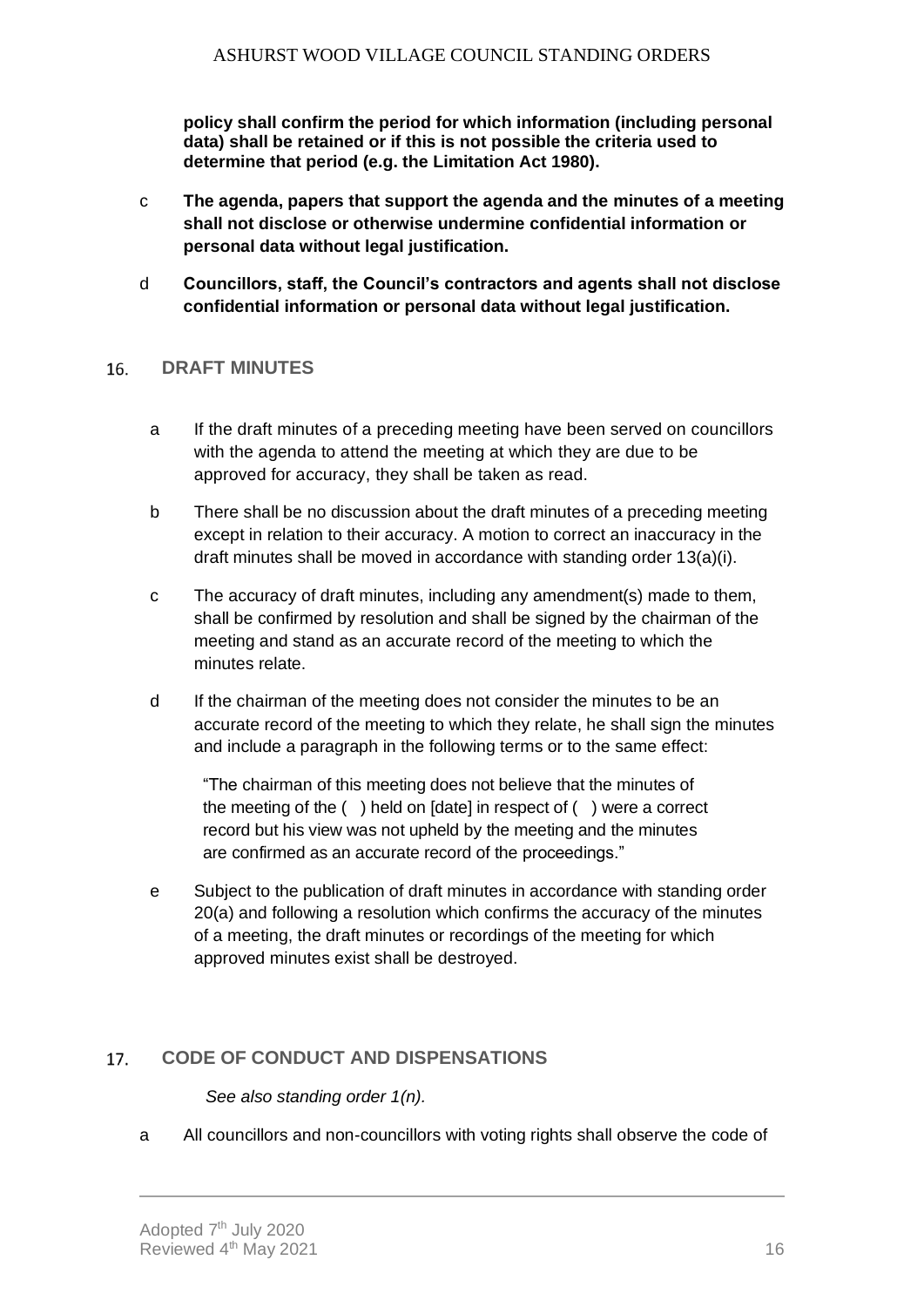conduct adopted by the Council.

- b Unless he has been granted a dispensation, a councillor or non-councillor with voting rights shall withdraw from a meeting when it is considering a matter in which he has a disclosable pecuniary interest. He may return to the meeting after it has considered the matter in which he had the interest.
- c Unless he has been granted a dispensation, a councillor or non-councillor with voting rights shall withdraw from a meeting when it is considering a matter in which he has a prejudicial interest as defined by the Council's code of conduct. He may the make representations, answer questions or give evidence relating to the matter before withdrawing. He may return to the meeting after it has considered the matter in which he had the interest.
- d **Dispensation requests shall be in writing and submitted to the Proper Officer** as soon as possible before the meeting, or failing that, at the start of the meeting for which the dispensation is required.
- e A decision as to whether to grant a dispensation shall be made by the Proper Officer and that decision is final.
- f A dispensation request shall confirm:
	- i. the description and the nature of the disclosable pecuniary interest or other interest to which the request for the dispensation relates;
	- ii. whether the dispensation is required to participate at a meeting in a discussion only or a discussion and a vote;
	- iii. the date of the meeting or the period (not exceeding four years) for which the dispensation is sought; and
	- iv. an explanation as to why the dispensation is sought.
- g Subject to standing orders 16(d) and (f), a dispensation request shall be considered by the Proper Officer before the meeting or, if this is not possible, at the start of the meeting for which the dispensation is required.

# **h A dispensation may be granted in accordance with standing order 16(e) if having regard to all relevant circumstances any of the following apply:**

- i. without the dispensation the number of persons prohibited from participating in the particular business would be so great a proportion of the meeting transacting the business as to impede the transaction of the business;
- ii. granting the dispensation is in the interests of persons living in the Council's area; or
- iii. it is otherwise appropriate to grant a dispensation.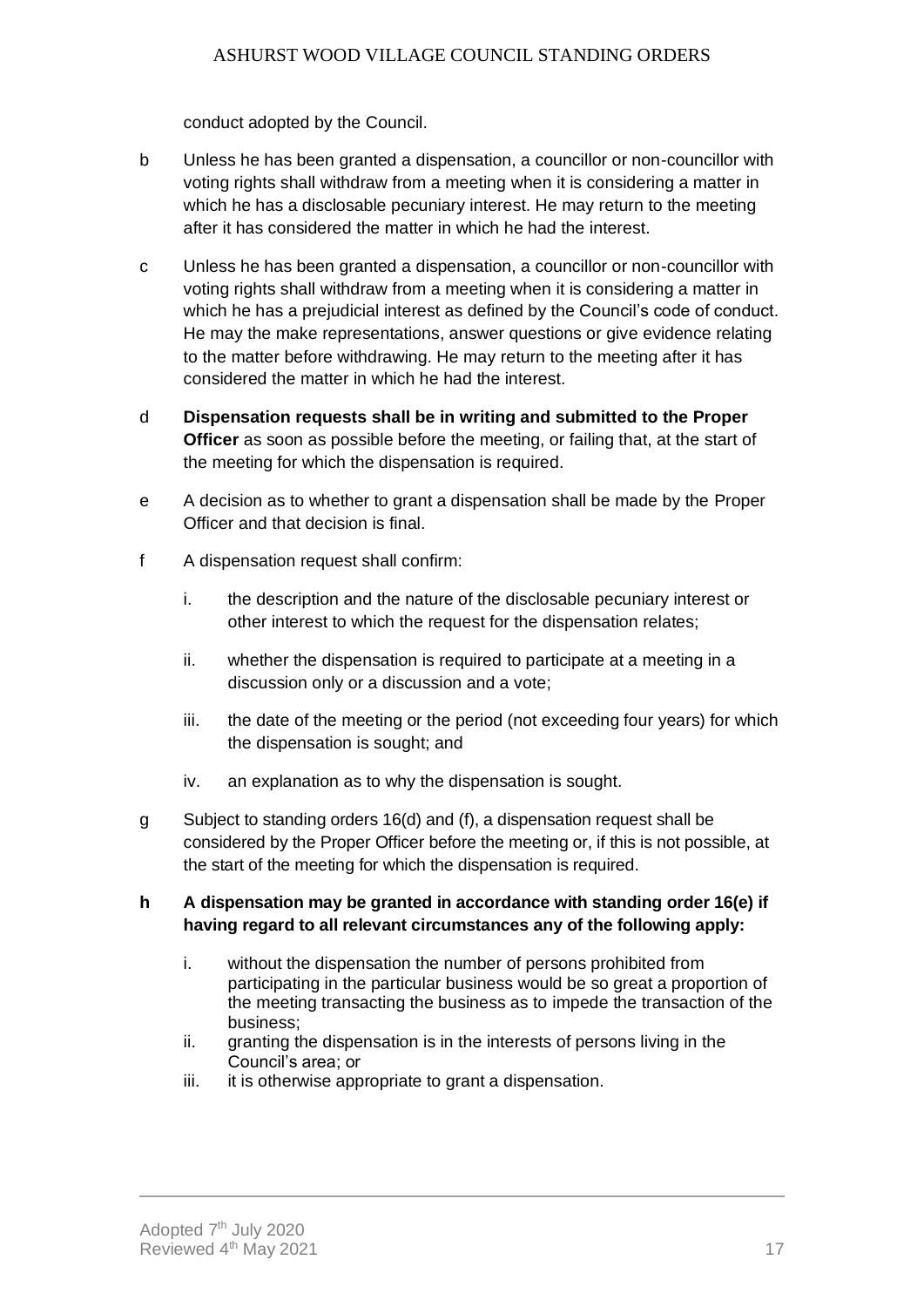#### <span id="page-17-0"></span>**CODE OF CONDUCT COMPLAINTS** 18.

- a Complaints under the code of conduct are dealt with by Mid Sussex District Council. Upon notification by Mid Sussex District Council that it is dealing with a complaint that a councillor or non-councillor with voting rights has breached the Council's code of conduct, the Proper Officer shall, subject to standing order 15, report this to the Council.
- b Where the notification in standing order 17(a) relates to a complaint made by the Proper Officer, the Proper Officer shall notify the Chairman of Council of this fact, and the Chairman shall nominate another staff member to assume the duties of the Proper Officer in relation to the complaint until it has been determined and the Council has agreed what action, if any, to take in accordance with standing order 17(d).
- c The Council may:
	- i. provide information or evidence where such disclosure is necessary to investigate the complaint or is a legal requirement:
	- ii. seek information relevant to the complaint from the person or body with statutory responsibility for investigation of the matter;
- d Upon notification by Mid Sussex District Council that a councillor or noncouncillor with voting rights has breached the Council's code of conduct, the Council shall consider what, if any, action to take against him. Such action excludes disqualification or suspension from office.

#### <span id="page-17-1"></span>**PROPER OFFICER** 19.

- a The Proper Officer shall be either (i) the clerk or (ii) other staff member(s) nominated by the Council to undertake the work of the Proper Officer when the Proper Officer is absent.
- b The Proper Officer shall:
	- i. **at least three clear days before a meeting of the council, a committee** or a sub-committee**,**
		- **serve on councillors by delivery or post at their residences or by email authenticated in such manner as the Proper Officer thinks fit, a signed summons confirming the time, place and the agenda (provided the councillor has consented to service by email), and**
		- **provide, in a conspicuous place, public notice of the time, place and agenda (provided that the public notice with agenda of an extraordinary meeting of the Council convened by councillors is**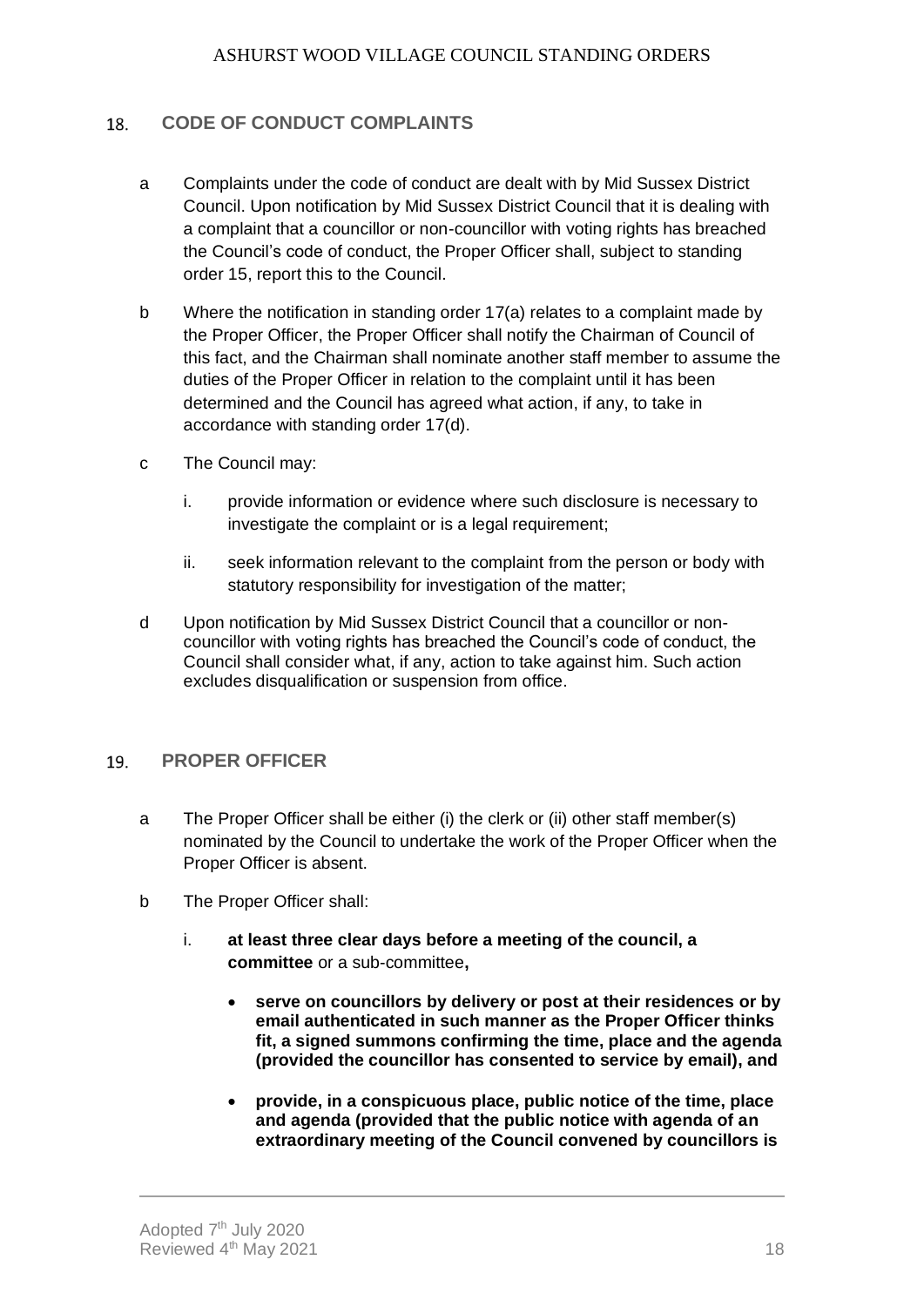# **signed by them);**

*See standing order 1(e) for the meaning of clear days*

- ii. subject to standing order 12, include on the agenda all motions in the order received unless a councillor has given written notice of withdrawal of a motion;
- iii. **convene a meeting of the Council for the election of a new Chairman of the Council, occasioned by a casual vacancy in his office;**
- iv. **facilitate inspection of the minute book by local government electors;**
- v. **receive and retain copies of byelaws made by other local authorities;**
- vi. hold acceptance of office forms from councillors;
- vii. hold a copy of every councillor's register of interests;
- viii. assist with responding to requests made under freedom of information legislation and rights exercisable under data protection legislation, in accordance with the Council's relevant policies and procedures;
- ix. receive and send general correspondence and notices on behalf of the Council except where there is a resolution to the contrary;
- x. assist in the organisation of, storage of, access to, security of and destruction of information held by the Council in paper and electronic form subject to the requirements of data protection and freedom of information legislation and other legitimate requirements (e.g. the Limitation Act 1980);
- xi. arrange for legal deeds to be executed; (*see also standing order 27);*
- xii. arrange or manage the prompt authorisation, approval, and instruction regarding any payments to be made by the Council in accordance with its financial regulations;
- xiii. record every planning application notified to the Council and the Council's response to the local planning authority in a book for such purpose;
- xiv. refer a planning application received by the Council to the Chairman or in his absence Vice-Chairman (if there is one) of the Planning Committee and convene a Planning Committee meeting for consideration of the application within the required response time; and
- xv. manage access to information about the Council via the publication scheme.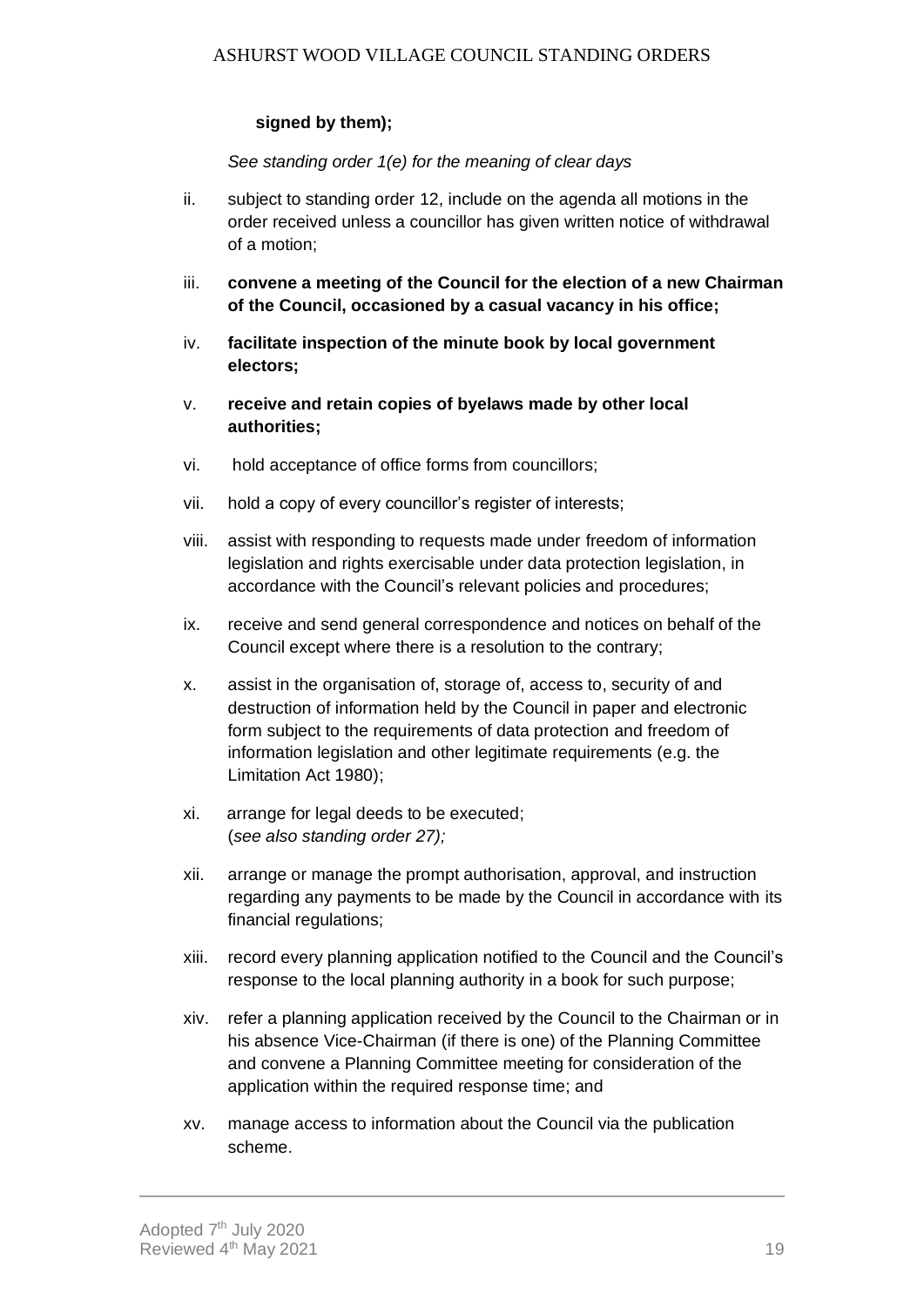#### 20. **DELEGATED POWERS**

- a In the event of an emergency, or to comply with a commercial or statutory deadline, or where it is not possible or practicable to hold a Council or Committee meeting (including for reasons of public health and safety) before taking action, the Proper Officer shall have delegated authority to make decisions on behalf of the Council where such decisions cannot reasonably be deferred.
- b Decisions made by the Proper Officer under standing order 20(a) shall be made only after prior consultation with the Chair of Council or the relevant Committee and with such additional Councillors as may be considered appropriate. Consultation may take place by telephone, email or virtual meeting. Wherever possible, appropriate steps shall be taken to consult with the public.
- c Decisions made in accordance with standing order 20a and b shall be published on the Council's website and shall be reported to the next Council meeting.
- d The Proper Officer shall have delegated power to arrange regular and routine payments within budget. A list of all such payments shall be circulated to Councillors monthly for information. All payments shall be approved by two Councillors in accordance with Financial Regulations and online banking procedures. In cases of extreme risk to Council services, payments may be made in accordance with Financial Regulation 4.1.

#### <span id="page-19-0"></span>**RESPONSIBLE FINANCIAL OFFICER**  $21.$

a The Council shall appoint appropriate staff member(s) to undertake the work of the Responsible Financial Officer when the Responsible Financial Officer is absent.

*See the Council's financial regulations for the role and duties of the RFO*

#### <span id="page-19-1"></span> $22.$ **ACCOUNTS AND AUDITING STATEMENTS**

- a "Proper practices" in standing orders refer to the most recent version of "Governance and Accountability for Local Councils – a Practitioners' Guide".
- b All payments by the Council shall be authorised, approved and paid in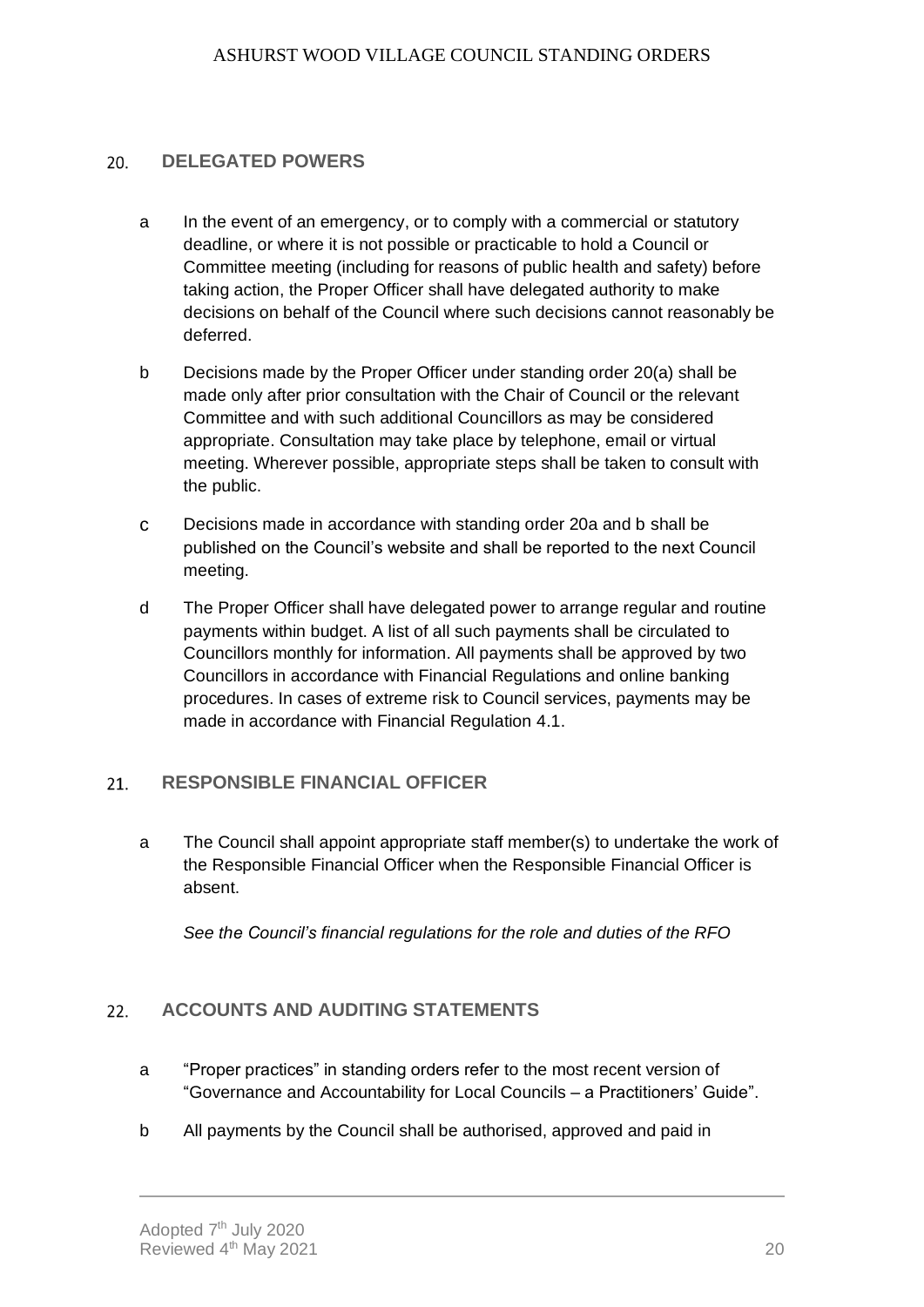accordance with the law, proper practices and the Council's financial regulations.

- c The Responsible Financial Officer shall supply to each councillor as soon as practicable after 30 June, 30 September and 31 December in each year a statement to summarise:
	- i. the Council's receipts and payments (or income and expenditure) for each quarter;
	- ii. the Council's aggregate receipts and payments (or income and expenditure) for the year to date;
	- iii. the balances held at the end of the quarter being reported and which includes a comparison with the budget for the financial year and highlights any actual or potential overspends.
- d As soon as possible after the financial year end at 31 March, the Responsible Financial Officer shall provide:
	- i. each councillor with a statement summarising the Council's receipts and payments (or income and expenditure) for the last quarter and the year to date for information; and
	- ii. to the Council the accounting statements for the year in the form of Section 2 of the annual governance and accountability return, as required by proper practices, for consideration and approval.
- e The year-end accounting statements shall be prepared in accordance with proper practices and apply the form of accounts determined by the Council (receipts and payments, or income and expenditure) for the year to 31 March. A completed draft annual governance and accountability return shall be presented to all councillors at least 14 days prior to anticipated approval by the Council. The annual governance and accountability return of the Council, which is subject to external audit, including the annual governance statement, shall be presented to the Council for consideration and formal approval before 30 June.

#### <span id="page-20-0"></span>23. **FINANCIAL CONTROLS AND PROCUREMENT**

- a. The Council shall consider and approve financial regulations drawn up by the Responsible Financial Officer, which shall include detailed arrangements in respect of the following:
	- i. the keeping of accounting records and systems of internal controls;
	- ii. the assessment and management of financial risks faced by the Council;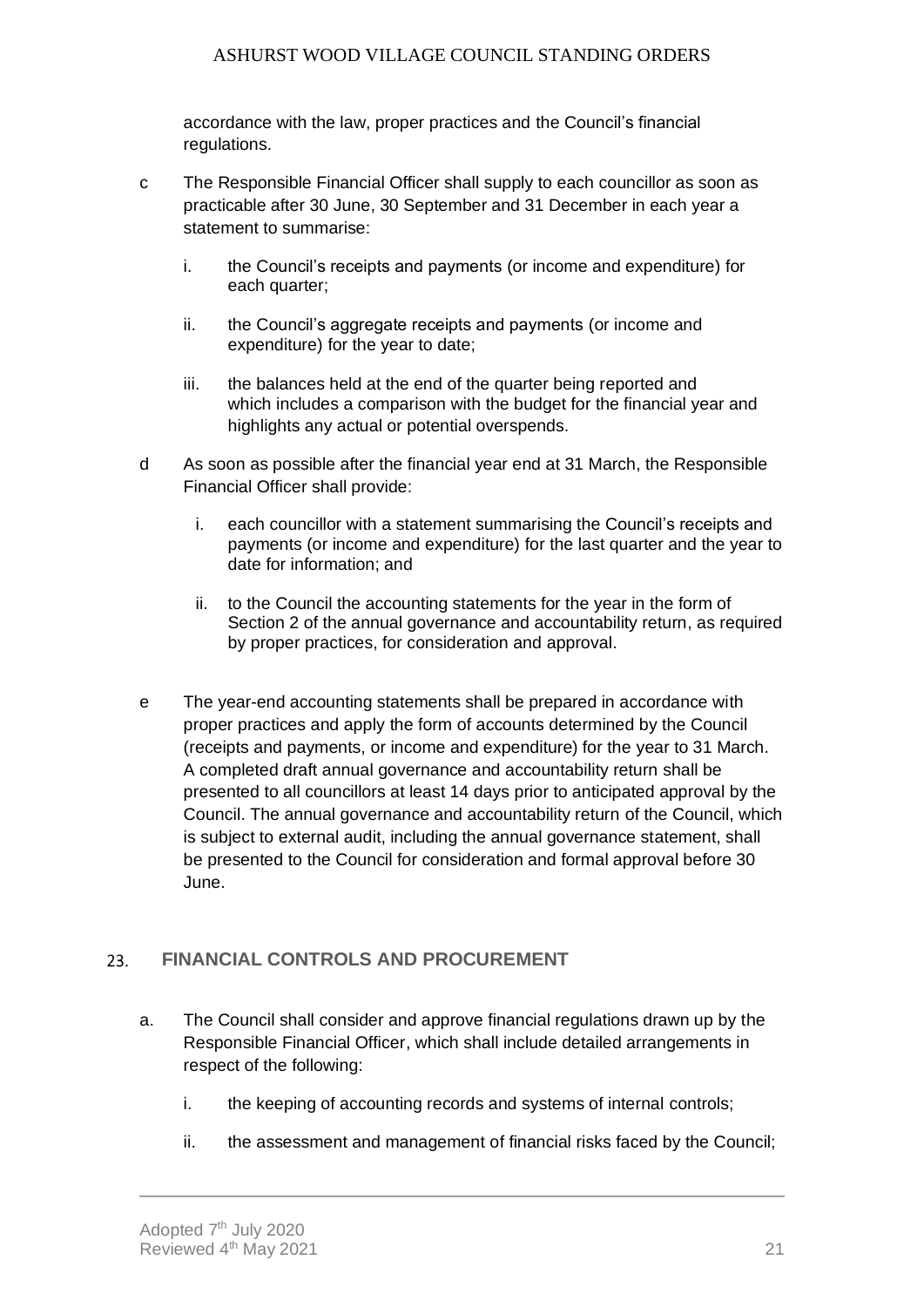- iii. the work of the independent internal auditor in accordance with proper practices and the receipt of regular reports from the internal auditor, which shall be required at least annually;
- iv. the inspection and copying by councillors and local electors of the Council's accounts and/or orders of payments; and
- v. procedures relating to contracts, procurement and tendering, including compliance with the Public Contracts Regulations 2015 or any other relevant regulations.
- b. Financial regulations shall be reviewed regularly and at least annually for fitness of purpose.

#### <span id="page-21-0"></span>**HANDLING STAFF MATTERS** 24.

- a A matter personal to a member of staff that is being considered by a meeting of the Council or a committee is subject to standing order 15.
- b Subject to the Council's policy regarding absences from work, the Council's most senior member of staff shall notify the chairman of Council or, if he is not available, the vice-chairman, of absence occasioned by illness or other reason and that person shall report such absence to the Council at its next meeting.
- c The chairman of the Council or, in his absence, the vice-chairman shall conduct a review of the performance and annual appraisal of the work of the Clerk. The reviews and appraisal shall be reported in writing and are subject to approval by resolution by the Council.
- d Subject to the Council's policy regarding the handling of grievance matters, the Council's most senior member of staff (or other members of staff) shall contact the chairman of the Council or in his absence, the vice-chairman in respect of an informal or formal grievance matter, and this matter shall be reported back and progressed by resolution of the Council.
- e Subject to the Council's policy regarding the handling of grievance matters, if an informal or formal grievance matter raised by a member of staff relates to the chairman or vice-chairman of the Council, this shall be communicated to another member of the Council, which shall be reported back and progressed by resolution of the Council.
- f Any persons responsible for all or part of the management of staff shall treat as confidential the written records of all meetings relating to their performance, capabilities, grievance or disciplinary matters.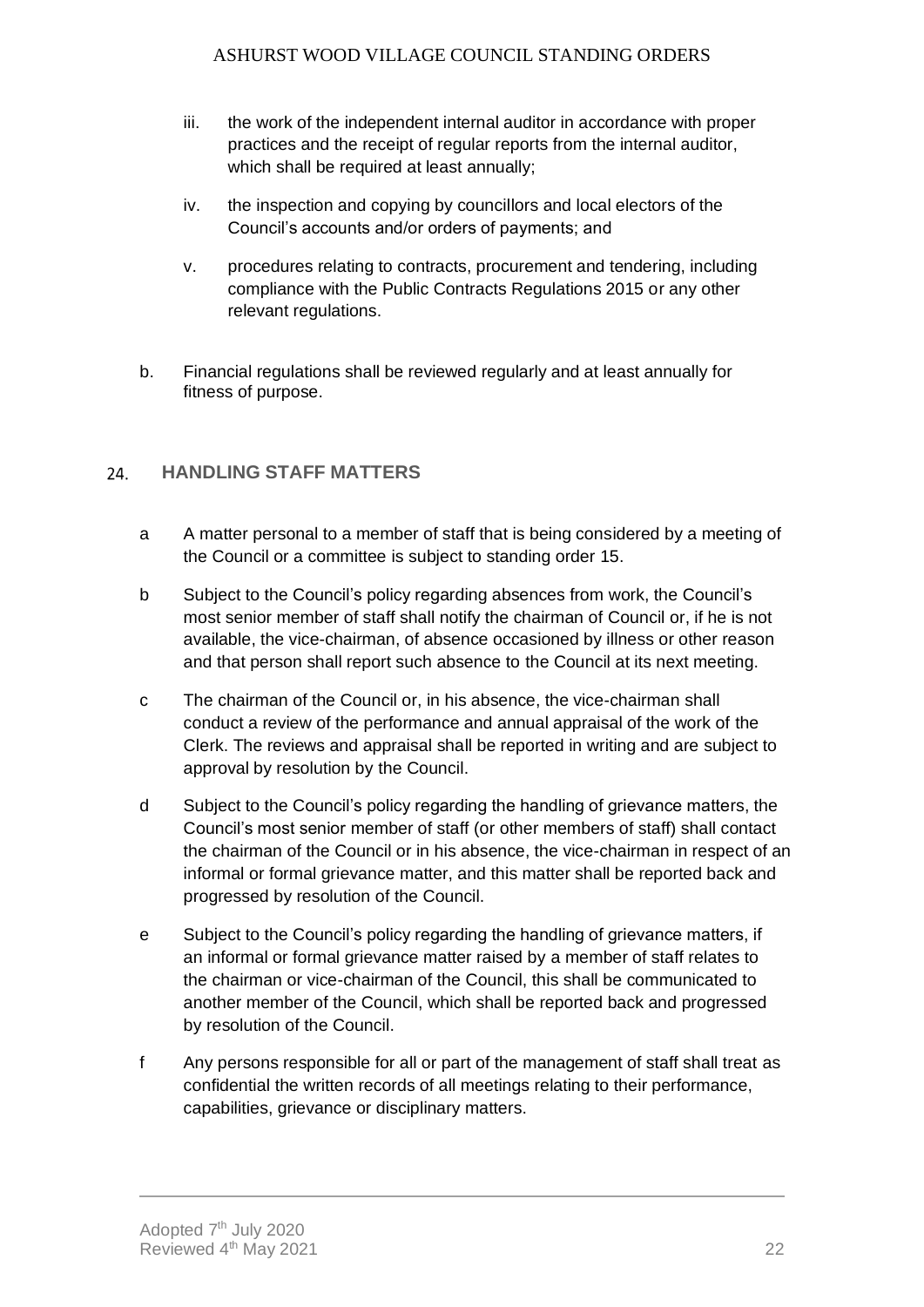#### <span id="page-22-0"></span>25. **REQUESTS FOR INFORMATION**

*See also standing order 15.*

- a **Requests for information held by the Council shall be dealt with in accordance with the Council's policies under the Freedom of Information Act 2000 and the Data Protection Act 2018 (or subsequent relevant legislation).**
- b Correspondence from, and notices served by, the Information Commissioner shall be referred by the Proper Officer to the chairman of the Council.
- c The Council shall have a written policy in place for responding to and managing a personal data breach.
- d The Council shall ensure that information communicated in its privacy notice(s) is in an easily accessible and available form and kept up to date.
- e The Council shall maintain a written record of its processing activities.

#### <span id="page-22-1"></span>**RELATIONS WITH THE PRESS/MEDIA** 26.

- a Requests from the press or other media for an oral or written comment or statement from the Council shall be dealt with by the Proper Officer, in consultation with the chairman or committee chairman where appropriate.
- b Councillors shall not provide oral or written comments or statements to the press or other media without prior approval from the Clerk or the Council.

#### <span id="page-22-2"></span>**EXECUTION AND SEALING OF LEGAL DEEDS** 27.

*See also standing order 19(b)(xi)* 

- a A legal deed shall not be executed on behalf of the Council unless authorised by a resolution.
- b **Subject to standing order 27(a), any two councillors may sign, on behalf of the Council, any deed required by law and the Proper Officer shall witness their signatures.**